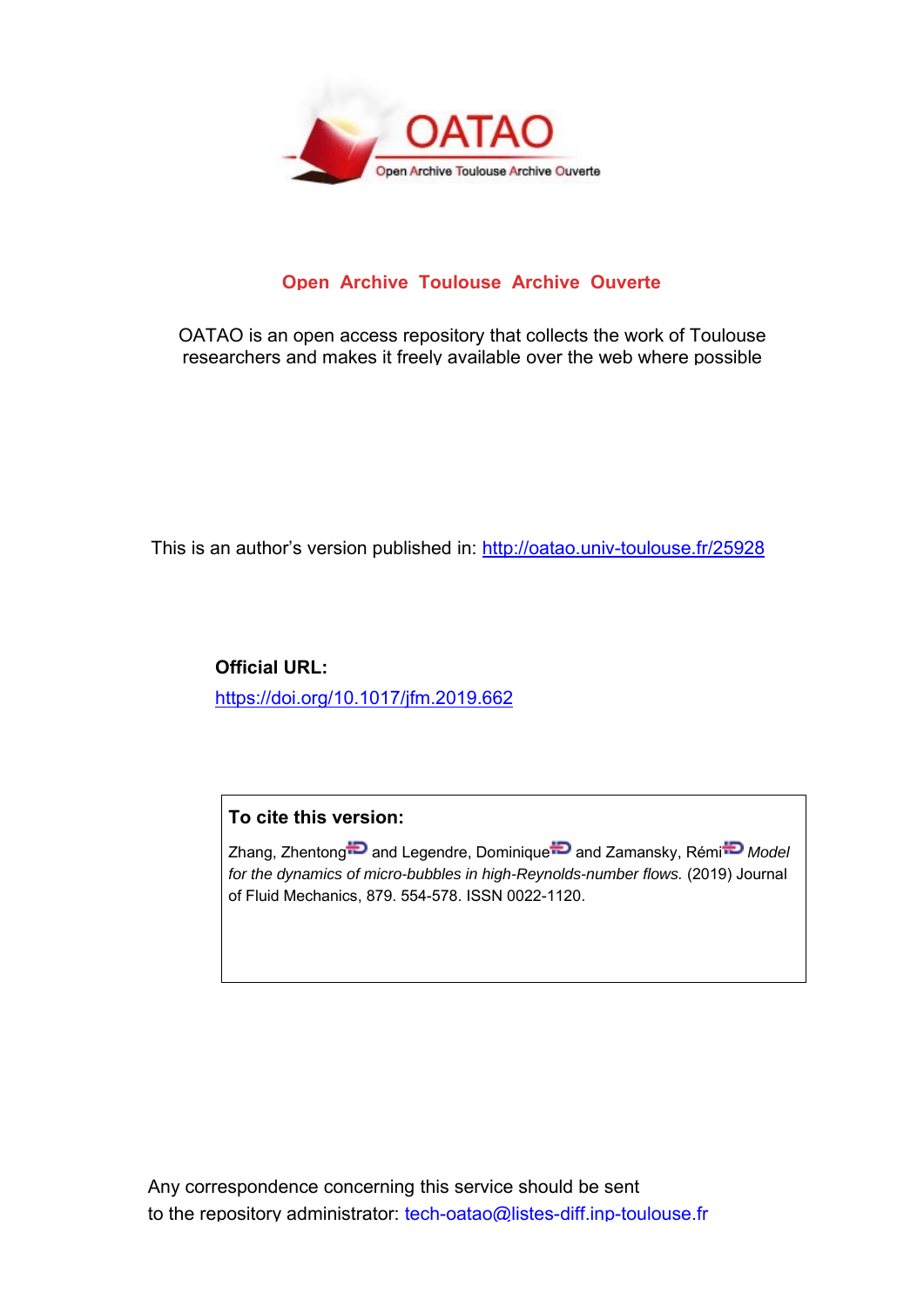# Model for the dynamics of micro-bubbles in high-Reynolds-number flows

Zhentong Zhang<sup>1</sup>, Dominique Legendre<sup>1</sup> and Rémi Zamansky<sup>1,†</sup>

<sup>1</sup>Institut de Mécanique des Fluides de Toulouse (IMFT), Université de Toulouse, CNRS, INPT, UPS, Toulouse, France

We propose a model for the acceleration of micro-bubbles (smaller than the dissipative scale of the flow) subjected to the drag and fluid inertia forces in a homogeneous and isotropic turbulent flow. This model, that depends on the Stokes number, Reynolds number and the density ratio, reproduces the evolution of the acceleration variance as well as the relative importance and alignment of the two forces as observed from direct numerical simulations (DNS). We also report that the bubble acceleration statistics conditioned on the local kinetic energy dissipation rate are invariant with the Stokes number and the dissipation rate. Based on this observation, we propose a stochastic model for the instantaneous bubble acceleration vector accounting for the small-scale intermittency of the turbulent flows. The norm of the bubble acceleration is obtained by modelling the dissipation rate along the bubble trajectory from a log-normal stochastic process, whereas its orientation is given by two coupled random walks on a unit sphere in order to model the evolution of the joint orientation of the drag and inertia forces acting on the bubble. Furthermore, the proposed stochastic model for the bubble acceleration is used in the context of large eddy simulations (LES) of turbulent flows laden with small bubbles. To account for the turbulent motion at scales smaller than the mesh resolution, we decompose the instantaneous bubble acceleration in its resolved and residual parts. The first part is given by the drag and fluid inertia forces computed from the resolved velocity field, and the second term refers to the random contribution of small unresolved turbulent scales and is estimated with the stochastic model proposed in the paper. Comparisons with DNS and standard LES, show that the proposed model improves significantly the statistics of the bubbly phase.

Key words: bubble dynamics, particle/fluid flow, isotropic turbulence

#### 1. Introduction

In various industrial set-ups, such as chemical reactors, water treatment, steam generators and systems for drag reduction, the presence of a bubble phase plays an essential role. The further improvement of these applications rely on our ability to predict the dynamics of the bubbles in highly turbulent flows. However, even if the equation for the dynamics of micro-bubbles (i.e. bubbles smaller than the

† Email address for correspondence: remi.zamansky@imft.fr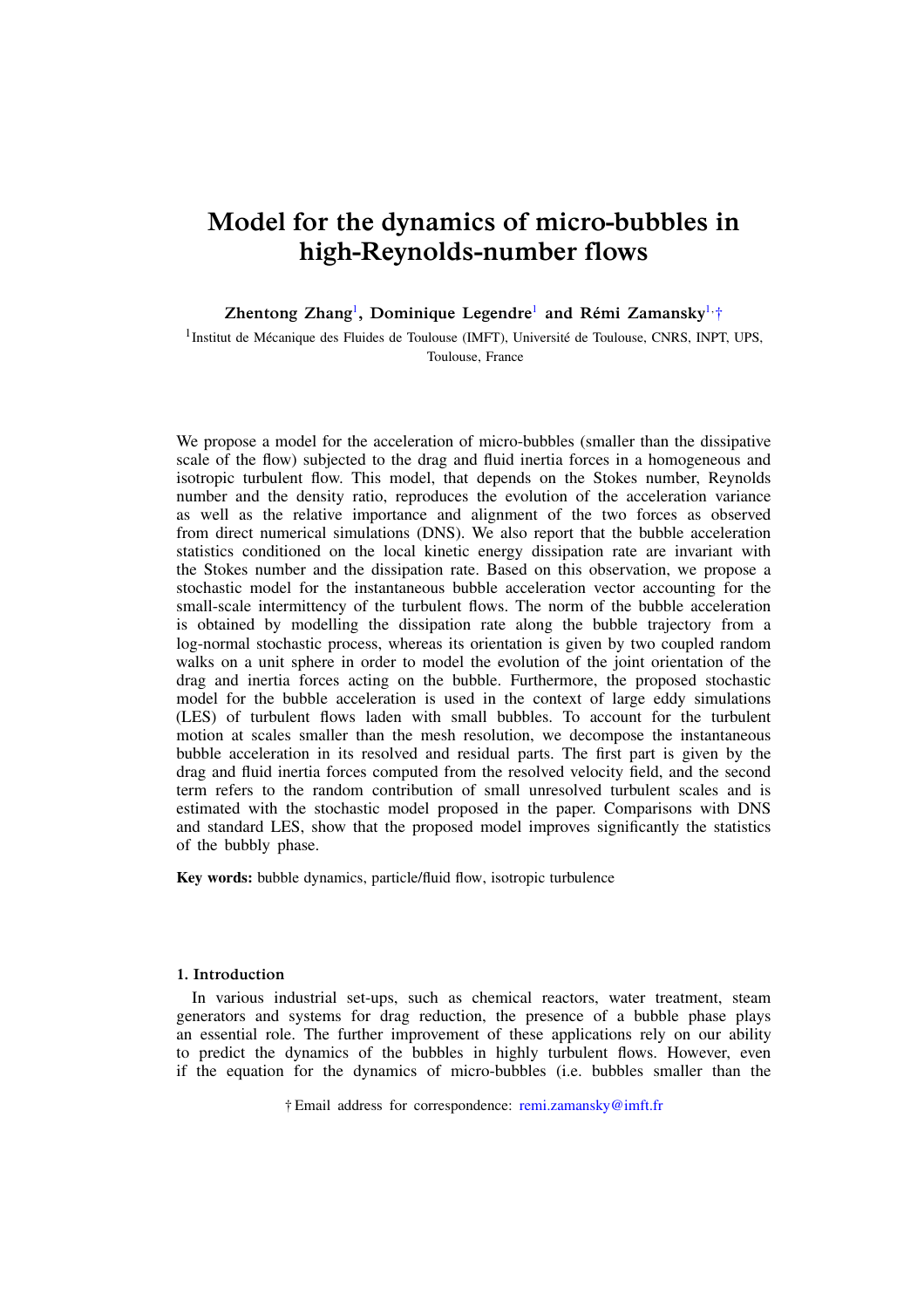dissipative scale of the flow) is well known and only depends on the local velocity of the fluid and its derivatives (Gatignol 1983; Maxey & Riley 1983; Magnaudet & Eames 2000), it remains challenging to precisely estimate the statistics of the bubble acceleration in turbulent flows. These difficulties arise because all the flow scales affect the bubble motion. In particular, the small scales of the flow play an essential role. Indeed, for small bubbles, the dominance of the fluid inertia term in the bubble dynamics equation leads to an increase of the bubble acceleration variance with the bubble diameter (Calzavarini *et al.* 2009; Prakash *et al.* 2012; Mathai *et al.* 2016) in contrast with inertial particles for which the fluid inertia terms can be neglected. Further, the non-Gaussian acceleration probability density functions (p.d.f.s) with broad probability tails of high bubble acceleration events observed experimentally and numerically (Mazzitelli & Lohse 2004; Volk *et al.* 2008*a*; Prakash *et al.* 2012) stress the importance of the intermittent fluctuations characteristic of the small scales of the flow. In addition, the specificity of bubble acceleration statistics has been shown to affect, among other important statistical quantities, their dispersion and clustering properties (Mazzitelli & Lohse 2004; Calzavarini *et al.* 2008; Tagawa *et al.* 2012, 2013).

For very large Reynolds-number flows, it remains impossible to resolve all the turbulent scales with direct numerical simulations (DNS). This is why, when the large scale features of the flow mainly depend on the specific configuration, the large eddy simulations (LES) approach is commonly used. In such approaches, the effective action of the small-scale motions on the large-scale evolution is parameterized. Models based on the turbulent viscosity have proved to reasonably achieve such parameterization of the energy transfer rate below the resolved scale (Meneveau & Katz 2000; Sagaut 2002). Following this procedure, one obtains the evolution of a coarse-grained filtered velocity field,  $\overline{u}_f$ . Within this framework, the standard approach to perform LES with Lagrangian tracking for the dispersion of micro-bubbles in a turbulent flow is to substitute the local fluid velocity by the filtered velocity field in the bubble dynamics equation (Climent & Magnaudet 1999; van den Hengel, Deen & Kuipers 2005; Hu & Celik 2008; Dhotre *et al.* 2013). However, doing so, the small (unresolved) scales of the flow are discarded from the bubble dynamics, resulting in strong underestimation of the bubble acceleration.

Different approaches were considered to account for the unresolved scales in the calculation of the drag force on small inertial particles. Most of them rely on the stochastic estimation of the subgrid fluid velocity along the Lagrangian trajectory of the particles (Fede & Simonin 2006; Berrouk *et al.* 2007; Pozorski & Apte 2009; Minier, Chibbaro & Pope 2014; Breuer & Hoppe 2017; Johnson & Meneveau 2017; Sawford 1991; Sawford & Guest 1991; Park *et al.* 2017). Nevertheless, none of these approaches addressed the issue of the fluid inertia force, which is essential for bubble dynamics. Aside, approaches have been proposed to reconstruct the fluid fluctuations in the Eulerian fields which can in turn be used to advect the dispersed phase (Kerstein 1999; Burton & Dahm 2005*a*,*b*; Ghate & Lele 2017). Among them Sabel'nikov, Chtab & Gorokhovski (2007) introduced the decomposition of the instantaneous fluid acceleration field into a filtered contribution and a random contribution to account for the intermittency at small, unresolved, scales (see also Sabel'nikov, Chtab-Desportes & Gorokhovski 2011; Zamansky, Vinkovic & Gorokhovski 2013; Sabelnikov, Barge & Gorokhovski 2019). Recently, Gorokhovski & Zamansky (2018) considered a similar decomposition for the instantaneous acceleration of dispersed objects,

$$
a_b = \underbrace{\overline{a}_b}_{\text{large-scale}} + \underbrace{a_b^*}_{\text{small-scale random}}.
$$
 (1.1)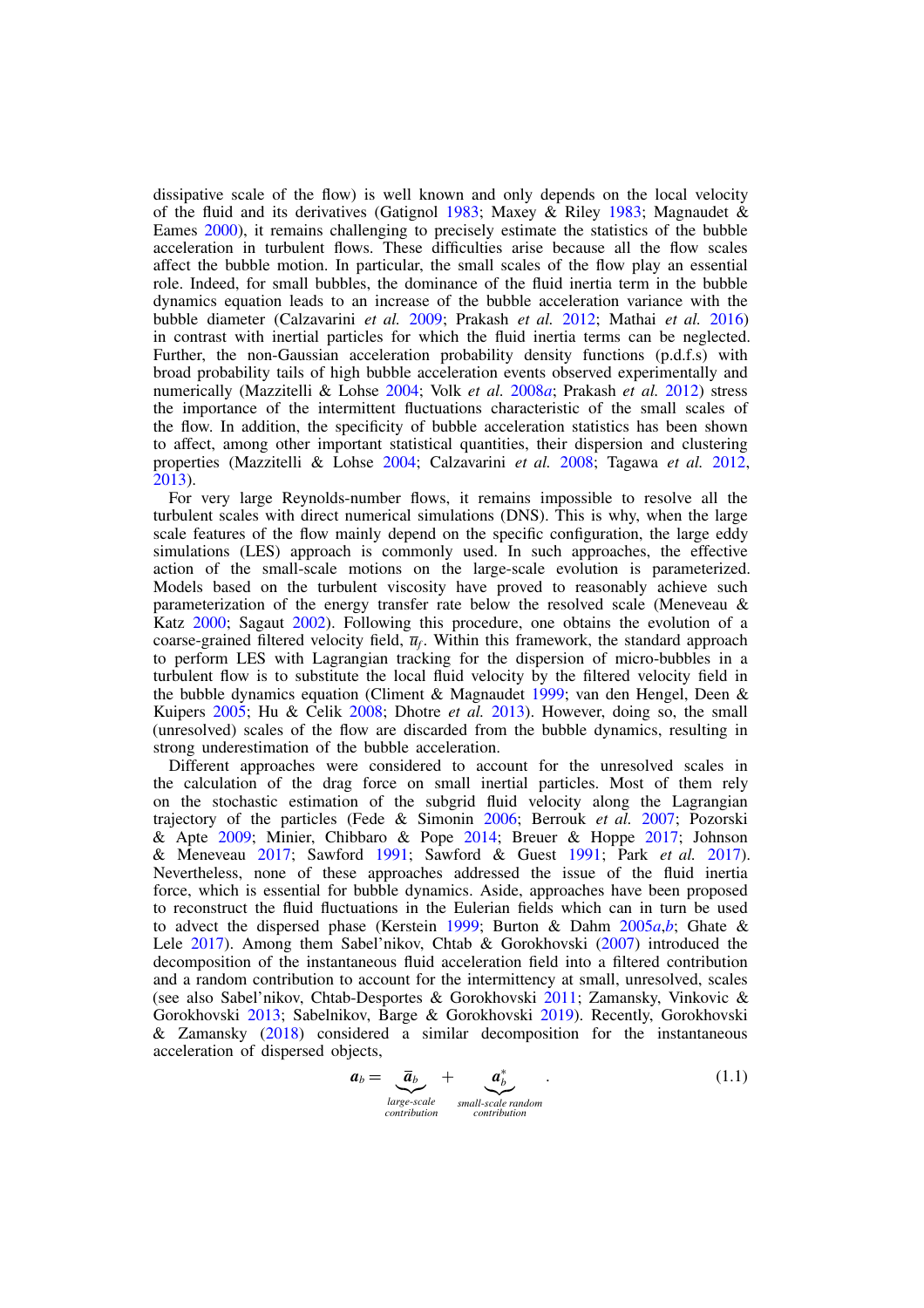The temporally and spatially filtered force is obtained from the resolved velocity field,  $\overline{u}_f$ , while the random force accounts for fluctuations at unresolved scales. The filtered contribution presents much less intense fluctuations than the total acceleration as can be verified in Lalescu & Wilczek  $(2018)$ . In line with the Kolmogorov hypothesis, it is assumed that the main source of randomness in the acceleration is attributed to the fluctuation of the local energy transfer rate. We then propose to approximate the instantaneous small scale contribution of the acceleration by the acceleration conditionally averaged on the local value of the dissipation rate as 'seen' along the Lagrangian path  $\varepsilon_* : a_b^* \approx \langle a_b | \varepsilon_* \rangle$ . Within the LES framework,  $\varepsilon_*$  has to be modelled since its wide fluctuations cannot be resolved from the filtered velocity field. For solid inertial particles solely subject to the Stokes drag force, Gorokhovski & Zamansky (2018) proposed such a model along with a log-normal stochastic process as a surrogate to the local dissipation rate. In the present paper, we extend this approach to the dynamics of micro-bubbles dispersed in turbulent flows. We first use DNS to analyse the statistics of the bubble acceleration and of the two main forces acting on the bubble (drag and fluid inertia forces). Specifically, we investigate the evolution of the magnitude of the two forces with the bubble diameter and their relative orientation, as well as the statistics of the bubble acceleration conditioned on the local dissipation rate. To estimate the magnitude of the acceleration, we propose a model based on the bubble spectral response to the fluid velocity fluctuation initially proposed by Tchen (1947). Further, consistently with the time scale separation between the evolution of the norm and the orientation (Pope 1990; Mordant, Crawford & Bodenschatz 2004), our modelling is supplemented with a stochastic process for the orientation,  $a_b^* = |a^*|e^*$ . The proposed model accounts for intermittency effects, as well as the correlation and alignment between the drag force and the fluid inertia force.

The outline of the paper is as follows: in  $\S 2$  we provide the numerical details of the DNS and the LES of statistically stationary homogeneous and isotropic turbulent flows. In § 3, we report the statistics of the acceleration and of the forces obtained from the DNS for various Stokes numbers. We also present a model describing the dependence of these statistics. Section 4 gives the formulation of the stochastic models accounting for the unresolved fluid acceleration. Subsequently the coupling of this model with LES is assessed by comparison with DNS and standard LES.

#### 2. Details of the numerical simulations

We consider very small bubbles dispersed in an isotropic homogeneous turbulent flow. The continuous liquid phase is given by the incompressible Navier–Stokes equation and the dispersed phase is treated with a point particle approach. The feedback of the bubbles on the carrier phase is disregarded. The carrier flow field is computed with a pseudo-spectral method in a periodic box (Zamansky *et al.* 2016; Gorokhovski & Zamansky 2018; Bos & Zamansky 2019). In order to maintain a statistically stationary state, a forcing term active at the smallest wavenumbers is applied to the Navier–Stokes equation (Chen *et al.* 1993). The flow field is simulated by DNS and LES for the same Reynolds number, and the details of the simulation parameters are given in table 1. For the LES, the turbulent viscosity is estimated by the standard Smagorinsky model,  $v_A = C_s \Delta |\overline{S_{ii}}|$ , where  $\overline{S_{ii}}$  is the filtered rate of strain tensor,  $\Delta$  is the cutoff scale and  $\overline{C_s}$  is the model parameter. With the Smagorinsky model, the energy transfer rate from scale  $\Delta$ ,  $\varepsilon_{\Delta} = 2(\nu + \nu_{\Delta})\overline{S}_{ij}\overline{S}_{ij}$  can give a relatively good estimate of the average energy flux,  $\langle \varepsilon_A \rangle = \langle \varepsilon \rangle$ , with  $\varepsilon$  being the local rate of kinetic energy dissipation. However, the energy transfer rate from scale  $\Delta$  typically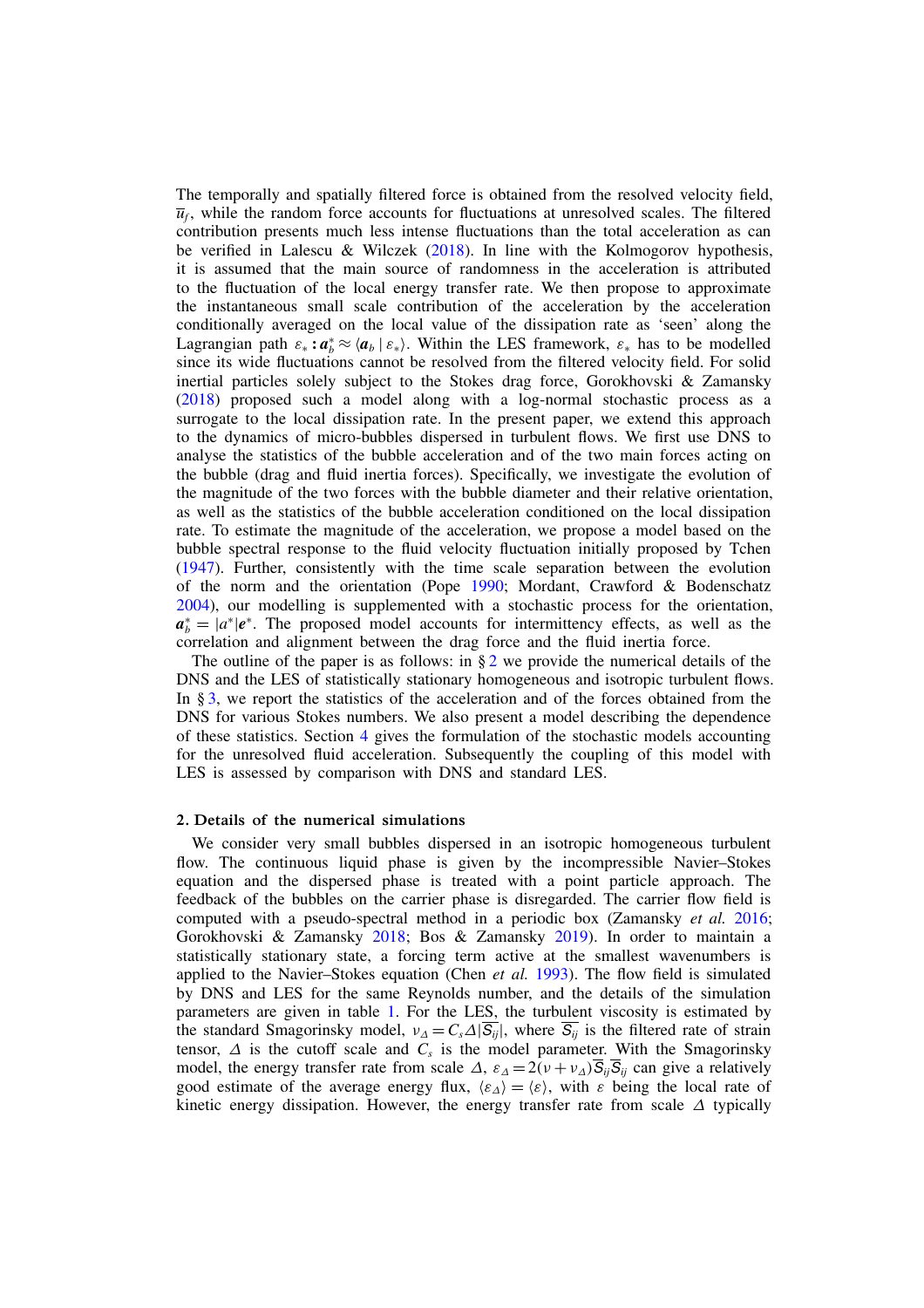| Method N $Re_H$ $Re_\lambda$ $\tau_L/\tau_\eta$ $\frac{\langle \varepsilon \rangle H}{K^{3/2}}$ $L/\eta$ $\eta/\Delta$ $v_\Delta/v$ $\tau_\Delta/\tau_\eta$ |                 |                                          |  |  |                                 |     |
|-------------------------------------------------------------------------------------------------------------------------------------------------------------|-----------------|------------------------------------------|--|--|---------------------------------|-----|
| DNS $1024^3$ $10600$ $216$ 55.8 $1.9$ 418 0.8 - -                                                                                                           |                 |                                          |  |  |                                 |     |
| <b>LES</b>                                                                                                                                                  |                 | $64^3$ 10100 193 51.3 2.09 367 0.045 9.7 |  |  |                                 | 52  |
| <b>LES</b>                                                                                                                                                  | 48 <sup>3</sup> | 9 800 187 48.4 2.3 336 0.034 14.6        |  |  |                                 | -59 |
| <b>LES</b>                                                                                                                                                  | $32^{3}$        |                                          |  |  | 9 381 175 45.5 2.47 307 0.02 25 | 80  |

TABLE 1. The numerical parameters of the DNS and LES. The number of grid points in each direction is given by *N*. The size of numerical domain is  $H = 2\pi$ ,  $\tau_l = (2/3K)/\varepsilon$  is the eddy turnover time,  $L = (2/3K)^{3/2}/\varepsilon$  is the scale of the large eddies, *K* is the average turbulent kinetic energy and  $\varepsilon$  is the average dissipation rate. The Reynolds number based on the large scale of the flow is given by  $Re_H$ ,  $Re_A$  is Reynolds number based on the Taylor length scale,  $\eta$  and  $\tau_n$  are the Kolmogorov length and time scale and  $\tau_{\Delta} = \Delta^2/\nu_{\Delta}$ .

presents much less intense fluctuations compared to  $\varepsilon$  when  $\Delta \gg \eta$ . In the following, it is shown that  $\varepsilon$  is able to characterize the bubble dynamics, and we use a stochastic process to estimate the value of  $\varepsilon$  from  $\varepsilon_{\Lambda}$ .

For micro-bubbles in turbulence, the bubble equation of motion is essentially given by the drag force and the inertia force (Gatignol 1983; Maxey & Riley 1983; Magnaudet & Eames 2000),

$$
a_b(t) = \frac{du_b(t)}{dt} = -\frac{u_b(t) - u_f(x = x_b(t), t)}{\tau_b} + \beta \frac{Du_f}{Dt}(x = x_b(t), t); \quad \frac{dx_b(t)}{dt} = u_b(t),
$$
\n(2.1*a*,*b*)

where  $a_b$ ,  $u_b$  and  $x_b$  are the bubble acceleration, velocity and position,  $u_f$  is the fluid velocity field and  $Du_f/Dt = \partial u_f/\partial t + u_f \cdot \nabla u_f$  is its material derivative. The parameter  $\beta$ , which compares the mass accelerated by the fluid to the mass accelerated by the bubble, is defined as  $\beta = (1 + C_m)/(T + C_m)$ , where  $\Gamma$  is the density ratio and  $C_m$  is the added mass coefficient  $(C_m = 1/2$  for a sphere in an unbounded environment). For a bubble  $\tau_b = d_b^2/(24\nu)$ , with  $\nu$  the kinematic viscosity and  $d_b$  the bubble diameter, and  $\beta = 3$ , assuming that the gas–liquid density ratio is vanishing, and that the bubbles are non-deformable spheres with free slip at the liquid interface. For a solid body with no slip at the interface one has  $\tau_b = (T + C_m)d_b^2/(18\nu)$  and for large density ratio  $\beta \approx 0$ . In (2.1) the history and lift forces are discarded as they appear less important (Legendre & Magnaudet 1997, 1998; Magnaudet & Eames 2000; Mazzitelli, Lohse & Toschi 2003; Calzavarini *et al.* 2008). Also as shown by Mathai *et al.* (2016) the effect of gravity is negligible on the bubble dynamics as long as  $St/Fr \ll 1$ , with  $St =$  $\tau_b/\tau_\eta$  and  $Fr = a_\eta/g$  being the Stokes and Froude numbers, respectively,  $\tau_\eta = \sqrt{\nu/\langle \varepsilon \rangle}$ and  $a_n = \sqrt{\langle \varepsilon \rangle / \tau_n}$  being the Kolmogorov time and acceleration scales, respectively. To evaluate the right-hand side of  $(2.1)$  the value of fluid velocity and total acceleration fields at the bubble positions are interpolated from the computational grid with the Hermite interpolation scheme. For each Stokes number we track 1 628 000 bubbles per Stokes number for the DNS and 62 800 for the LES. In table 2 we give the Stokes number for our seven sets of simulations. For a bubble with  $\Gamma = 0$ , the only possibility to vary the Stokes number is to change  $d_b/\eta$  through the relation  $d_b/\eta = \sqrt{24St}$ . As apparent, for the largest Stokes numbers considered here, the point particles approach appear unrealistic as  $d_b/n > 1$ . Note, however, that according to Calzavarini *et al.* (2009), the finite volume effects appear to be significant for  $d_b/\eta > 10$ . Moreover, as seen in table 2 for the largest Stokes numbers, the bubble Reynolds number,  $Re_b =$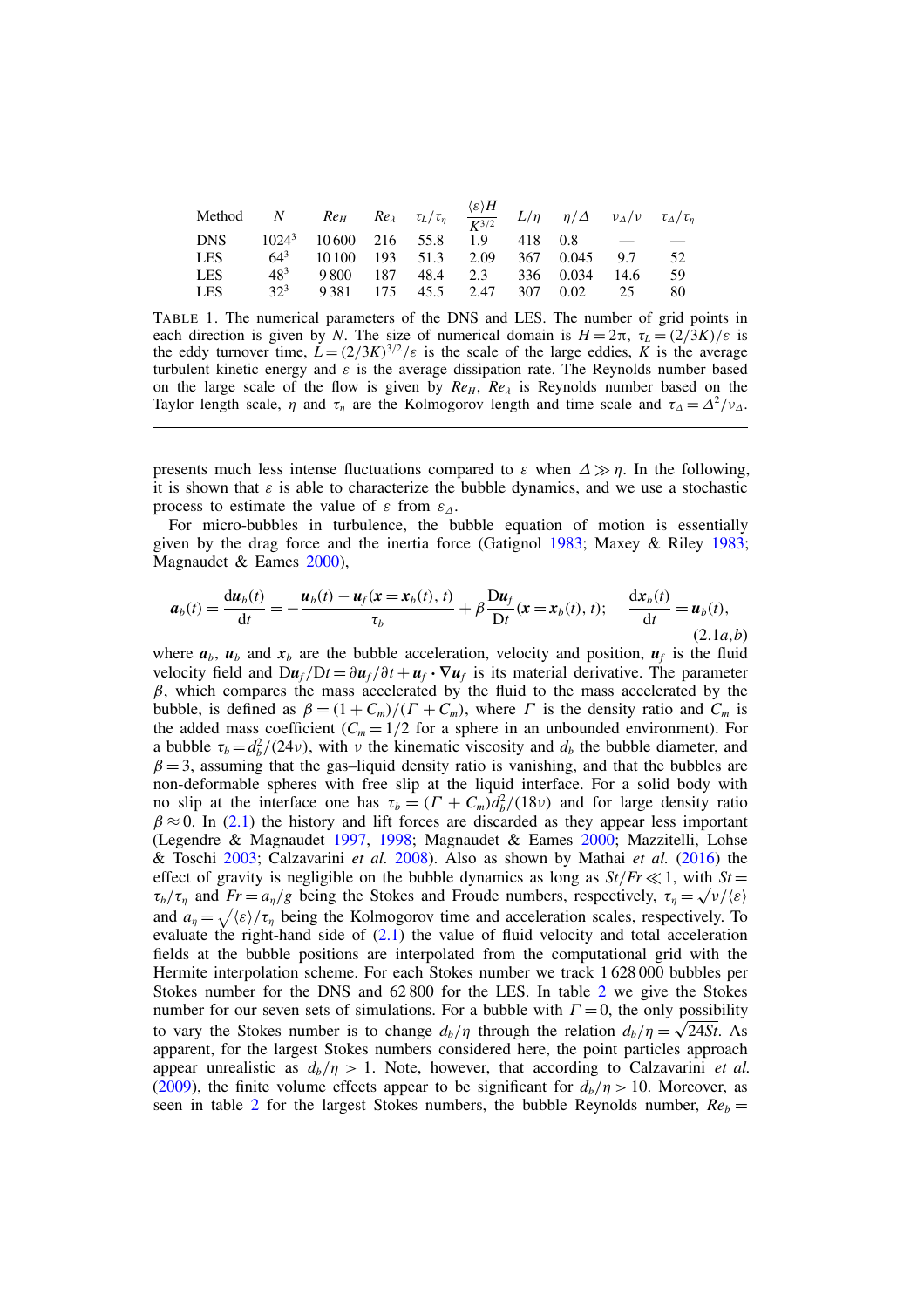|  | $St$ 0.021 0.074 0.20 0.45 1.01 1.55 2.07     |  |  |  |
|--|-----------------------------------------------|--|--|--|
|  | $d_h \eta$ 0.70 1.33 2.19 3.29 4.93 6.10 7.04 |  |  |  |
|  | $Re_b$ 0.06 0.36 1.4 4.2 11.3 18.4 25.1       |  |  |  |

TABLE 2. The Stokes numbers and non-dimensional diameters of the bubbles used for the DNS and LES, and the bubble Reynolds numbers computed from the DNS.

 $\sqrt{\langle(\boldsymbol{u}_f - \boldsymbol{u}_b)^2\rangle}d_b/v$ , becomes significant, and the Stokes drag law is not strictly valid for those Stokes numbers. Nevertheless, the drag of a spherical clean bubble needs corrected by a function of *Re* ranging between 1 and 3 in the limit of infinite Reynolds number. Typically for the maximum value reported in table 2, the correction is 1.9. So we do not expect a qualitative change on the behaviour of the results presented below. Therefore, we choose to keep a simple drag law in order to simplify the analysis. Finally let us mention that from a dimensional point of view to have  $St = 1$  and  $Fr = 1$ for bubbles in water, with normal gravity ( $g = 9.81$  m s<sup>-2</sup>), requires  $d_b \approx 0.0002$  m and  $\varepsilon \approx 0.2 \text{ m}^2 \text{ s}^{-3}$ .

The DNS results are detailed in the next section. They will serve as the basis for the discussion of the stochastic modelling developed in § 4.

#### 3. Statistics of the bubble acceleration and of the fluid forces on the bubbles

Response of small bubbles and particles to turbulence is known to depend on both Stokes number and  $\beta$ . This is illustrated in figure 1 which presents the normalized acceleration variance against the Stokes number for various value of  $\beta$ . In this figure we report the data obtained from our DNS for micro-bubbles ( $\beta = 3$ ), the DNS for Calzavarini *et al.* (2009) for light particles ( $\beta = 2.5$ ) and heavy particles ( $\beta = 0.14$ ) and the DNS of Bec *et al.* (2010) for heavy particles ( $\beta = 0$ ). For the heavy particles  $(\beta < 1)$ , it is observed that the acceleration variance decreases when the Stokes number increases. This is in contrast to the case of bubbles and light particles  $(\beta > 1)$  in which the bubble normalized acceleration variance increases with *St*.

Based on the dynamics of the bubble given by  $(2.1)$  and following the approach of Tchen (1947) (see also Hinze 1975), one can derive a response function of the bubble velocity fluctuations to the fluid fluctuations,  $H_u(\omega)$ ,

$$
E_b(\omega) = H_u^2(\omega) E_f(\omega); \quad H_u^2(\omega) = \frac{1 + \beta^2 \omega^2 \tau_b^2}{1 + \omega^2 \tau_b^2},
$$
(3.1*a*,*b*)

with  $\omega$  the pulsation, and where  $E_b(\omega) = \hat{u}_b(\omega)\hat{u}_b(-\omega)$  and  $E_f(\omega) = \hat{u}_f(\omega)\hat{u}_f(-\omega)$  are the Lagrangian spectra of the bubble and fluid velocity and circumflexes are used to denote the Fourier coefficients. To obtain this relation we assume that the trajectory of the bubble does not deviate significantly from the trajectory of a fluid element as we substitute the material derivative of the fluid velocity by its time derivative along the bubble trajectory. This assumption is questionable as soon as the Stokes number of the bubble is not vanishingly small, and will be discussed later. Anyway, it enables us to easily obtain the qualitative behaviour of the bubble dynamics since in that case, it is not explicitly dependent on the fluid velocity gradient. As shown in the inset of figure 1, the response function differs significantly for a bubble ( $\beta = 3$ ) and a heavy particle ( $\beta = 0$ ). While for  $\beta = 0$ , the inertia of the particle filters the high frequency fluctuations of the fluid, for a bubble the high frequency fluctuations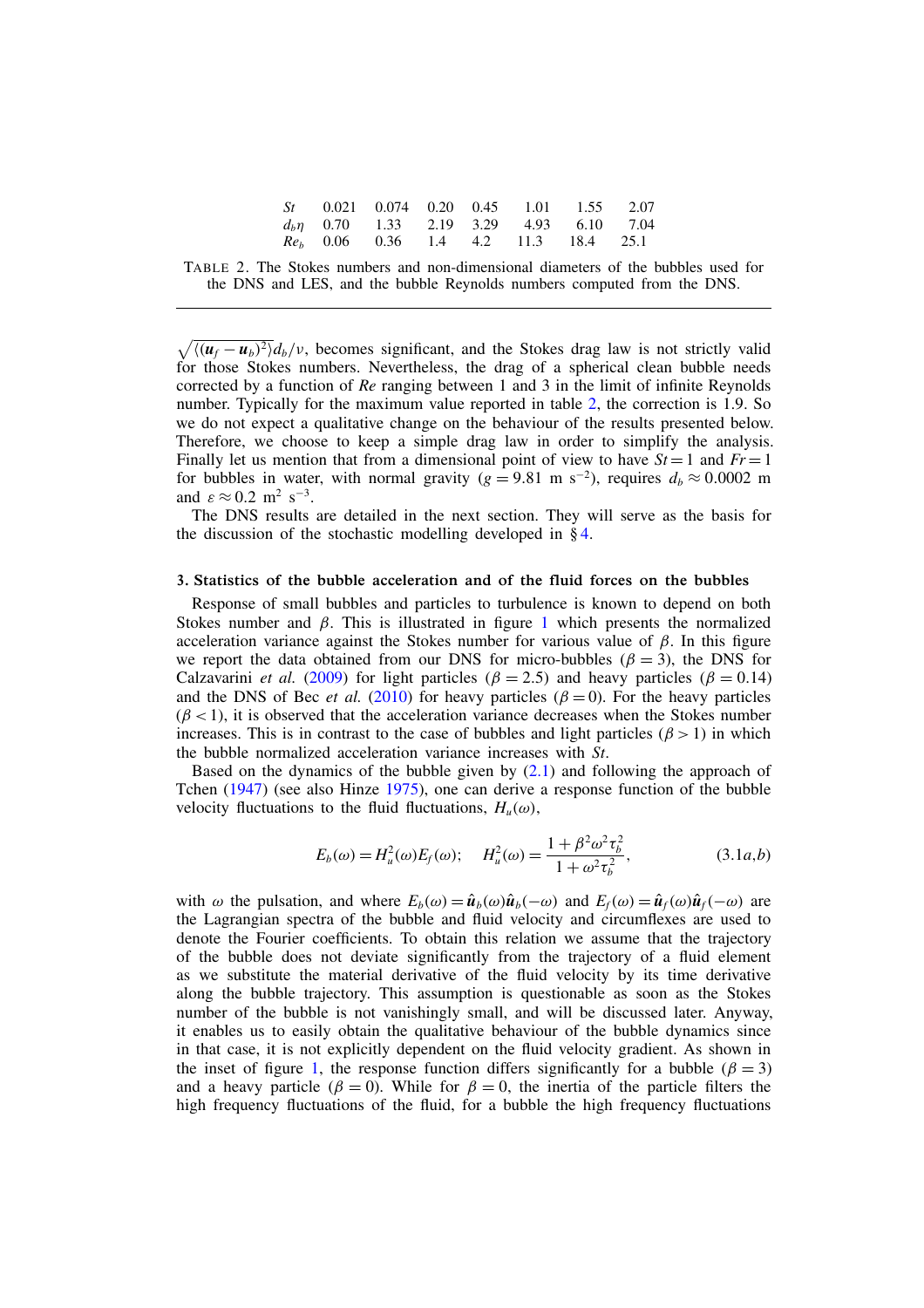

FIGURE 1. (Colour online) Acceleration variance normalized by the fluid tracer acceleration variance from our DNS for bubbles ( $\bullet$  and continuous line), the DNS data of Bec *et al.* (2010) and Lanotte (2011) for heavy inertial particles  $\beta = 0$ ,  $Re_\lambda = 400$  ( $\blacktriangle$  and continuous line), the DNS from Calzavarini *et al.* (2009) for  $\beta = 2.5$  and  $Re_\lambda = 180$ , with and without the Faxén correction  $(+)$  with dotted and dot-dashed lines, respectively), and  $\beta = 0.14$  (+ with continuous line), the experimental measurements from Prakash (2013) for  $Re_\lambda = 145 - 230$  and  $\beta \approx 3$  (x with dashed lines). Comparison with the relation (3.4),  $\langle a_b^2 \rangle$  (St,  $\beta$ ,  $Re_0$ )/ $\langle a_b^2 \rangle$  (0, 1,  $Re_0$ ) with  $c_1 = 2.8$  and  $Re_0^{1/2} = 0.08Re_\lambda = 16$  for  $\beta = 0$ , 0.14, 0.5, 1, 1.5, 2, 2.5 and 3 from black to orange, in dashed lines, and with  $c_1 = 2.8$ and  $Re_0^{1/2} = 0.08Re_\lambda = 32$ ,  $\beta = 0$  in black dotted line. The inset is the response function (3.1) as a function of  $\omega \tau_b$  for  $\beta = 0$ , 0.5, 1, 2 and 3 from black to orange, respectively.

of the fluid are amplified. From this relation one can also obtain the response function relating the bubble acceleration fluctuations to the fluid velocity fluctuations along the bubble trajectory,  $H_a(\omega)$ ,

$$
E_n(\omega) = H^2(\omega)E_n(\omega) \qquad H^2 = \omega^2 H^2(\omega) \tag{3.2a,b}
$$

with  $E_a$  the Lagrangian spectrum of the bubble acceleration. The bubble acceleration variance is given by  $\langle a_b^2 \rangle = 2 \int_0^\infty E_a(\omega) d\omega$ . To compute the variance, one needs to prescribe the Lagrangian fluid velocity spectrum along the bubble trajectory. For a fluid tracer the Lagrangian spectrum presents a power law for intermediate frequencies,  $E_f(\omega) \sim \langle \varepsilon \rangle \omega^{-2}$  (Tennekes & Lumley 1972; Yeung 2001). To account for finite Reynolds number effects, and to have a finite energy density for  $\omega \rightarrow 0$  we consider the form for the Lagrangian spectra (Hinze 1975; Mordant, Metz & Michel 2001) as follows:

$$
E_f(\omega) \approx \frac{k_0 \langle \varepsilon \rangle}{\omega^2 + \omega_0^2} \tag{3.3}
$$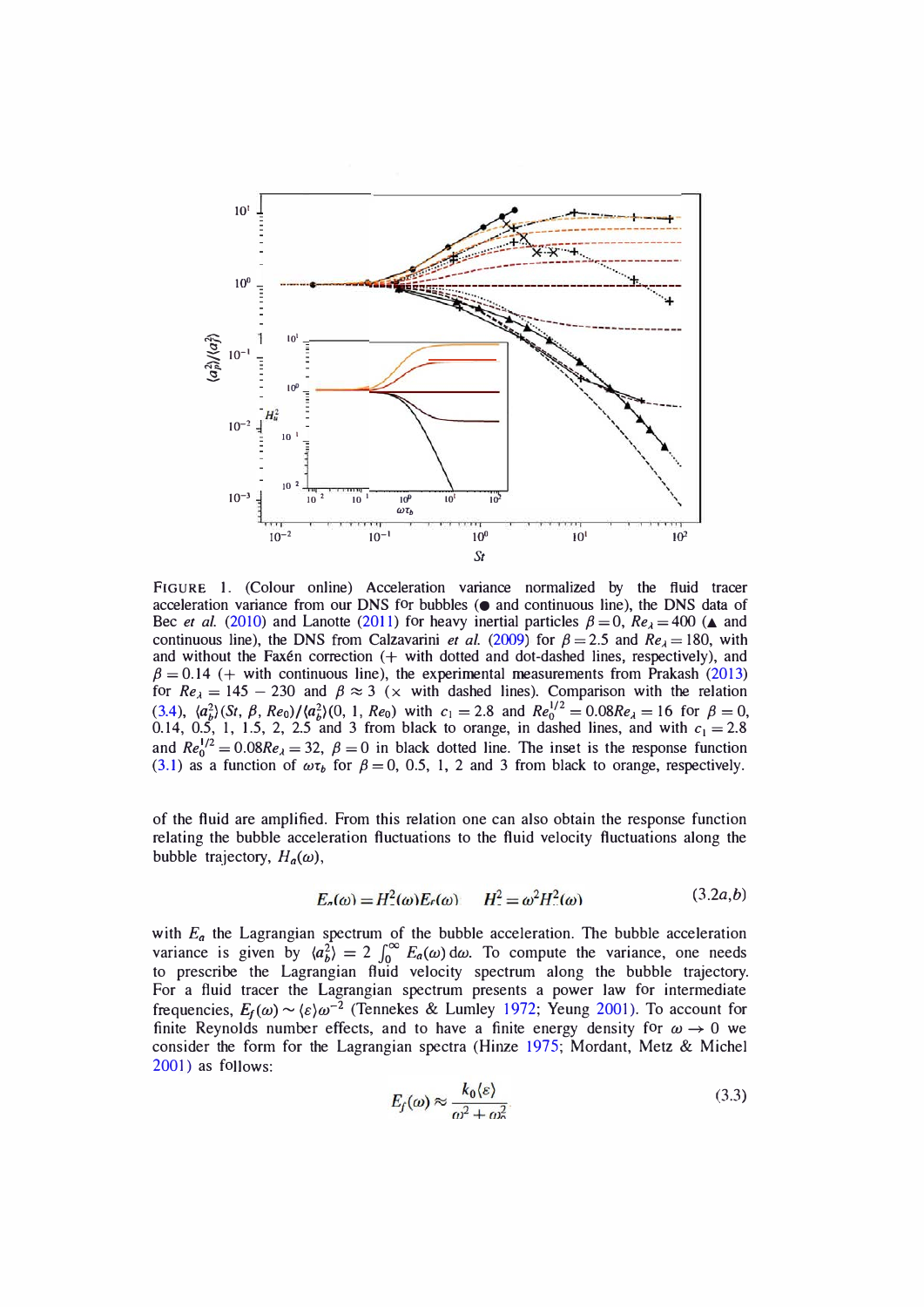with  $k_0$  a constant, and  $\omega_0^{-1}$  the Lagrangian integral time scale. Note that the relation (3.3) gives, for the velocity Lagrangian autocorrelation,  $\rho(\tau) = \exp(-\omega_0 \tau)$ . As shown by Sawford & Yeung (2011), one has  $(\tau_{\eta}\omega_0)^{-1} = (\omega_{\eta}/\omega_0)/2\pi \approx 0.08Re_{\lambda}$ , with  $\omega_{\eta} =$  $2\pi/\tau_{\eta}$ . For convenience we note in the following  $Re_0^{1/2} = (\tau_{\eta}\omega_0)^{-1}$ . Furthermore the normalizing condition of the spectra,  $\langle u_f^2 \rangle = 2 \int_0^\infty E_f(\omega) d\omega$ , gives after integration  $\langle u_f^2 \rangle = \pi k_0 \langle \varepsilon \rangle / \omega_0$  that imposes  $k_0 = 2(\tau_L / \tau_\eta)(\omega_0 / \omega_\eta) \approx 4(\tau_L / \tau_\eta) Re_{\lambda}^{-1}$  with  $\tau_L = \langle u_f^2 \rangle / \langle \varepsilon \rangle$ the large eddy time scale. This constant is computed from the DNS to be  $k_0 \approx 1.04$ (see table 1). As seen from figure  $2(a)$ , with  $k_0 = 1.03$  and  $\omega_0/\omega_n = 0.0092$ , the relation  $(3.3)$  provides a very good estimation of  $E_f$  for the various Stokes number considered here, for  $\omega \ll \omega_n$ . Nevertheless, the high frequency part of the spectra, which presents dependence on the Stokes number, is not predicted correctly by (3.3), an increase in inertia leads to more energy at high frequency. Let us note that for  $\beta > 0$  the previous integral only converges if  $E_f(\omega)$  decreases fast enough at large  $\omega$ . Therefore to ensure its convergence, the integral is truncated above  $k_1 \omega_n$ , independently of the Stokes number. This gives for the bubble acceleration variance the following relation:

$$
\langle \mathbf{a}_b^2 \rangle \approx c_0 a_\eta^2 \left[ \beta^2 + \frac{1 - \beta^2}{1 - St_0^2} \frac{\tan^{-1}(c_1 St)}{c_1 St} - \frac{1 - \beta^2 St_0^2}{1 - St_0^2} \frac{\tan^{-1}(c_1 Re_0^{1/2})}{c_1 Re_0^{1/2}} \right],\tag{3.4}
$$

with  $c_1 = 2\pi k_1$ ,  $c_0 = 4\pi k_1 k_0$  and  $St_0 = St/Re_0^{1/2}$  a Stokes number based on the large eddy time scale. Note that the previous relation does not present singularities for  $St_0 =$ 1 since in this case the last two terms cancel. Also  $\langle a_b^2 \rangle$  remains positive for all *St*,  $Re_0$  and  $\beta$ . Nevertheless, the assumptions used to derive  $(3.4)$  are *a priori* satisfied for  $Re_0 \gg St^2$  and  $Re_0 \gg 1$ , and in this limit (3.4) becomes

$$
\langle \mathbf{a}_b^2 \rangle \approx c_0 a_\eta^2 \left[ \beta^2 + (1 - \beta^2) \frac{\tan^{-1}(c_1 S t)}{c_1 S t} \right]. \tag{3.5}
$$

A similar relation is proposed by Zaichik & Alipchenkov (2011). Their derivation is based on the same approximation for the fluid acceleration and assumes the fluid velocity correlation in physical space that include a viscous cutoff at small scale contrary to the relation  $(3.3)$  used here. The relation  $(3.4)$  with  $c_1 = 2.8$  and  $Re_0^{1/2} = 16$  is plotted in figure 1 for various *St* and  $\beta$ . In this figure, the bubble acceleration variance is normalized by the acceleration variance of fluid tracers estimated from the model (3.4) by setting  $St = 0$  and  $\beta = 1$ . It is seen that (3.4) is overall in good agreement with the DNS data sets for  $\beta = 3, 2.5, 0.14$  and 0. The discrepancy between the DNS and relation (3.4) observed for the inertial particles around  $St = 1$ , is attributed to the preferential concentration of particles, since this effect is not accounted for in the model. For the inertial particles at  $St \approx 0.5$  the model overestimates the acceleration by approximately 20 %. It is also observed that for  $St > 1$ , (3.4) underestimates the DNS when  $\beta = 3$  and 2.5. Note also that the evolution of the acceleration variance with *St* and  $\beta$  given by the model (3.4) appears qualitatively similar to the DNS data presented by Volk *et al.* (2008*a*). As expected, the acceleration variance normalized by the acceleration variance of fluid tracer tends to unity when *St* goes to 0 for every value of  $\beta$ , indicating that bubbles with bubbles with extremely small diameter effectively behave as fluid tracers. According to  $(3.4)$ for  $\beta = 0$ , the decrease of the acceleration variance with the Stokes number presents the same scaling as the relation proposed by Gorokhovski  $\&$  Zamansky (2018), namely  $\langle a_{b}^{2} \rangle / a_{n}^{2} \approx 1$  for  $St \ll 1$ ,  $\langle a_{b}^{2} \rangle / a_{n}^{2} \sim St^{-1}$  for  $1 \ll St \ll \sqrt{Re_{0}}$  and  $\langle a_{b}^{2} \rangle / a_{n}^{2} \sim St^{-2}$ for  $St \gg \sqrt{Re_0}$  and appears consistent with the relation proposed by Bec *et al.* (2006).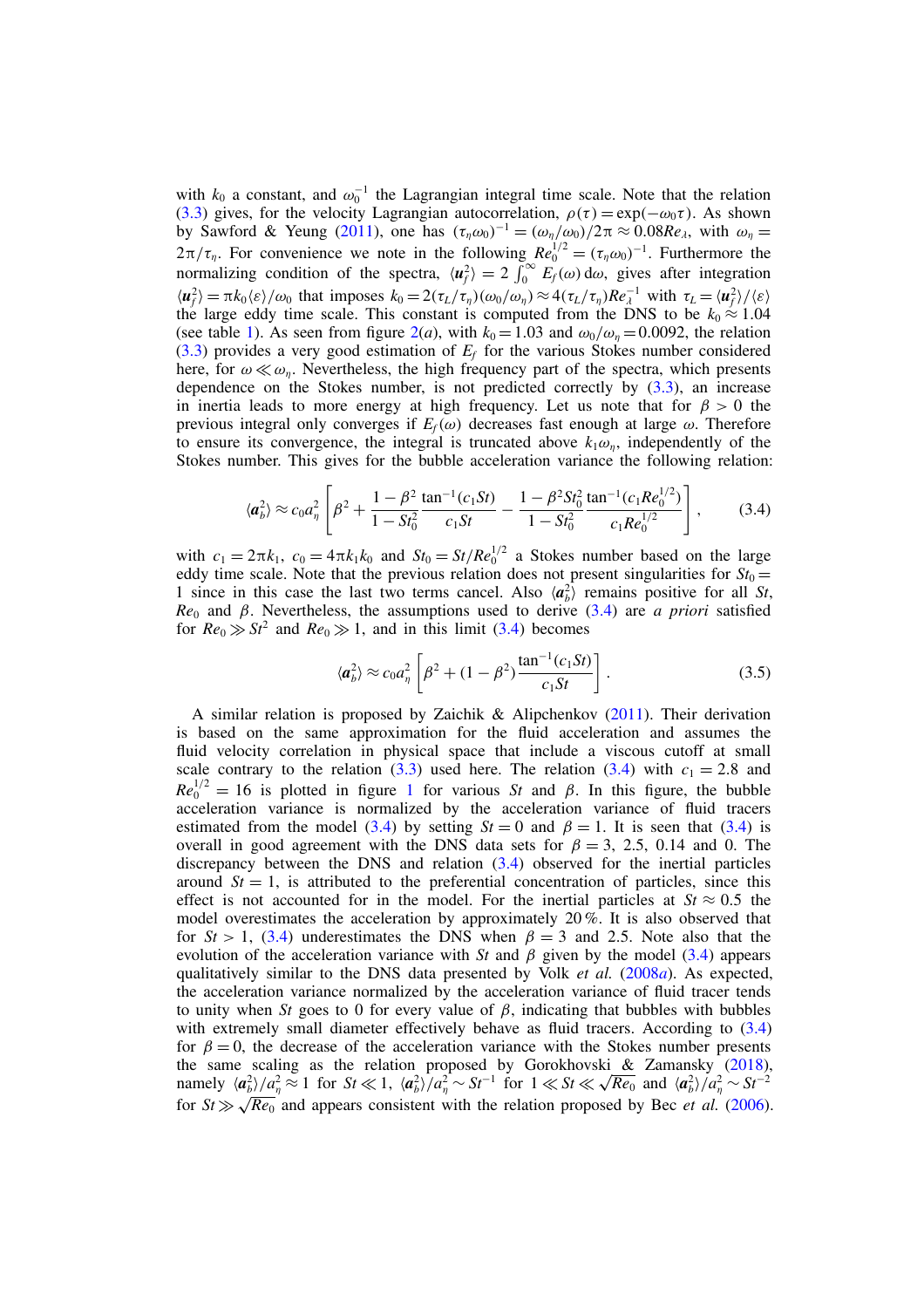

FIGURE 2. (Colour online) (*a*) Lagrangian fluid velocity spectra along the bubble trajectory from the DNS for  $St = 0.02$ , 0.074, 0.20, 0.45, 1.01, 1.55 and 2.07 (from black to red, respectively). Comparison with the power law  $\omega^{-2}$  and the relation (3.3),  $k_0/((\omega/\omega_n)^2 + (\omega_0/\omega_n)^2)$  with  $k_0 = 1$  and  $\omega_0/\omega_n = 0.0092$  in grey dot-dashed and dashed lines, respectively. (*b*) Evolution with the Stokes number of the variance of the material derivative of fluid velocity at the bubble position (black circles) and of the Lagrangian time derivative along the bubble trajectories of the fluid velocity (red crosses). Both quantities are normalized by the global variance of the fluid tracer acceleration. The inset is the variance of the difference between these two quantities in logarithmic scales normalized by the Kolmogorov acceleration and comparison with the *St* and *St*<sup>1</sup>*/*<sup>2</sup> power laws.

In contrast, for a bubble  $(\beta = 3)$ , according to (3.4), the normalized acceleration variance increases as  $\langle a_b^2 \rangle / a_\eta^2 - 1 \sim St^2$  and saturates to  $\beta^2$  for  $St \gg 1$ . Note, however, that the limit  $St \gg 1$  does not make sense, since for a bubble it implies  $d_b^2 / \eta^2 \gg 1$ which disagrees with the pointwise model. From the experimental results of Prakash *et al.* (2012) and the numerical simulations with a Faxén correction term (Calzavarini *et al.* 2009), also plotted in figure 1 for completeness, it appears that the finite size effect becomes important from  $St \approx 2$  or  $d_b/\eta \approx 7$ , and leads to a decrease of the acceleration variance with a further increase of the bubble diameter (or Stokes number).

To analyse the substitution of the fluid velocity material derivative at the bubble position,  $D\mathbf{u}_f/Dt$ , by its Lagrangian derivative along the bubble trajectory,  $du_f/dt$ , implied in (3.1), we remark that the material derivative can be written as  $D\dot{u}_f/Dt = d\dot{u}_f/dt + (\dot{u}_f - \dot{u}_p) \cdot \nabla u_f$ . We estimate that the order of magnitude of the last term is  $O((u_f - u_p) \cdot \nabla u_f) = \langle F_d^2 \rangle^{1/2} St, F_d$  being the drag force. Therefore, based on the previously disused scaling of the inertial particle acceleration we expect that this term grows linearly with *St* for  $St \ll 1$  and as  $St^{1/2}$  for  $1 \ll St \ll \sqrt{Re_0}$  (see also the relation for the variance of the drag force proposed latter in  $(3.6)$ ). Note that to obtain the previous estimation we have assumed that velocity gradients are of order  $1/\tau_n$  and thus we neglected intermittency effects which probably leads to an underestimation at large Reynolds numbers. As shown in the inset of figure 2(*b*) the proposed scaling for the difference appears to be consistent with the DNS. To analyse further the error due to the simplification of the fluid inertia term we have computed, from the DNS, the variances of  $D\mathbf{u}_f/Dt$  and  $d\mathbf{u}_f/dt$ . It is seen in figure 2(*b*) that for  $St < 0.2$  the variance of the time derivative of the fluid velocity along the bubble trajectory remains sizable to the variance of the fluid acceleration at the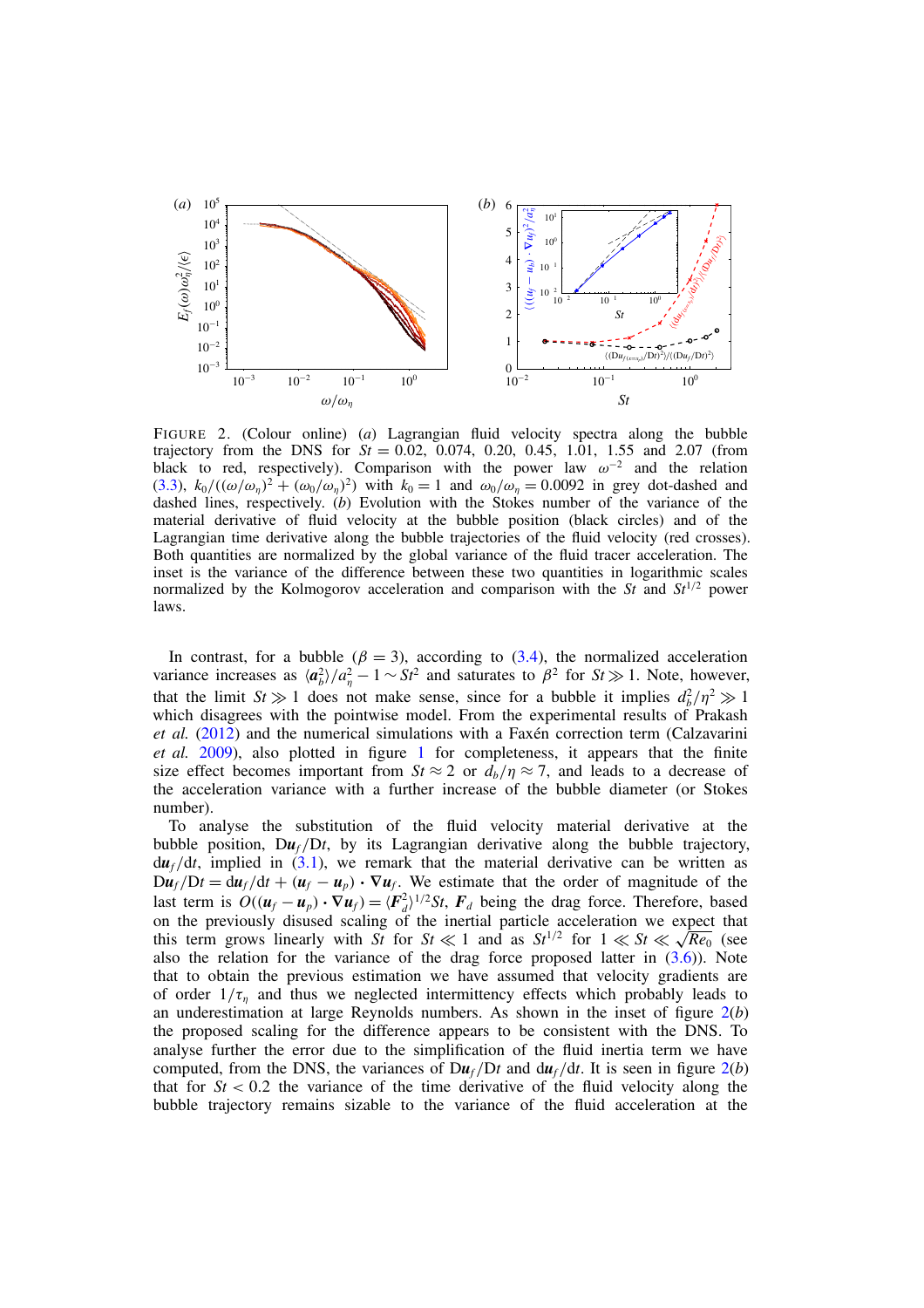bubble position (around 10% of difference) while, for  $St = 1$ , it is larger by a factor of roughly 3. Moreover, the normalized p.d.f. of these two quantities (not shown) remains quite similar even for the largest Stokes number considered here. We can then conclude that our approximation is reasonable for  $St < 1$  and could lead to an overestimation of the fluid inertia term for larger *St*. Nevertheless, the range of validity of the substitution and of the pointwise bubble approximation are seen to coincide.

The expression (3.5) does not include any intermittency effects and Reynolds number dependence (Yeung *et al.* 2006). The intermittent behaviour of the dissipation rate which is accounted for by the stochastic models discussed in  $\S 4$  is associated with large fluctuations of the acceleration (Kolmogorov 1962; Castaing, Gagne & Hopfinger 1990; Lukassen & Wilczek 2017). This is seen in figure 3 presenting the bubble acceleration p.d.f. obtained from the DNS. It is observed that the bubble acceleration p.d.f. clearly presents a non-Gaussian behaviour with stretched tails indicating the occurrence of very intense acceleration events as pointed by Volk *et al.* (2008*a*), Prakash *et al.* (2012) and Loisy & Naso (2017). For intermediate Stokes number ( $St \approx 0.5$ ) the bubble acceleration p.d.f. appears even more stretched than the p.d.f. of fluid tracer acceleration. While a further increase of *St* gives again a p.d.f. very similar to the p.d.f. of fluid tracer acceleration. Correspondingly, figure 3(*b*) shows that the bubble acceleration flatness  $(Fl_a = \langle (a_b - \langle a_b \rangle)^4 \rangle / \langle (a_b - \langle a_b \rangle)^2 \rangle^2)$ presents a maximum for a Stokes number around 0*.*2. Note that a peak was also observed in Calzavarini *et al.* (2009) but with a smaller maximum value and for a larger value of *St*. The difference is attributed to the smaller value of  $\beta$  and  $Re_\lambda$  $(\beta = 2.5$  and  $Re<sub>\lambda</sub> = 75)$  used in Calzavarini *et al.* (2009). In this figure we also compare the flatness of fluid acceleration at the bubble position (or equivalently the flatness of the inertia force). It is observed that its value increases with *St*, but remains much smaller than the bubble acceleration flatness for intermediate Stokes numbers. As discussed below, the non-monotonic evolution of the bubble acceleration flatness is attributed to specific geometrical arrangements of the hydrodynamic forces applied to the bubble, rather than to a preferential concentration of bubbles in special regions of the flow (Calzavarini *et al.* 2008; Tagawa *et al.* 2012). Given the very large values taken by the flatness, this statistic might not be well converged, nevertheless there is no doubt that the flatness of the acceleration of the bubbles is much greater than that of the acceleration of the fluid at the bubble position.

From the relation (3.1) it is as well possible to obtain an estimate for the variance of the two terms on the right-hand side of (2.1), the drag force  $\mathbf{F}_D = -(1/\tau_b)(\mathbf{u}_b(t)$  $u_f(x = x_b(t), t)$ , and the fluid inertia effect  $F_I = \beta (Du_f/Dt)(x = x_b(t), t)$ ,

$$
\langle \boldsymbol{F}_{D}^{2} \rangle \approx \int_{0}^{k_{1}\omega_{\eta}} E_{f}(\omega) \frac{\omega^{2}(1-\beta)^{2}}{1+\omega^{2}\tau_{b}^{2}} d\omega
$$
  

$$
\approx c_{0} a_{\eta}^{2} \frac{(1-\beta)^{2}}{1-St_{0}^{2}} \left( \frac{\tan^{-1}(c_{1}St)}{c_{1}St} - \frac{\tan^{-1}(c_{1}Re_{0}^{1/2})}{c_{1}Re_{0}^{1/2}} \right)
$$
(3.6)

$$
\langle \boldsymbol{F}_I^2 \rangle \approx \int_0^{k_1 \omega_\eta} E_f(\omega) \omega^2 \beta^2 d\omega
$$
  
 
$$
\approx c_0 a_\eta^2 \beta^2 \quad 1 - \frac{\tan^{-1}(c_1 R e_0^{1/2})}{c_1 R e_0^{1/2}}.
$$
 (3.7)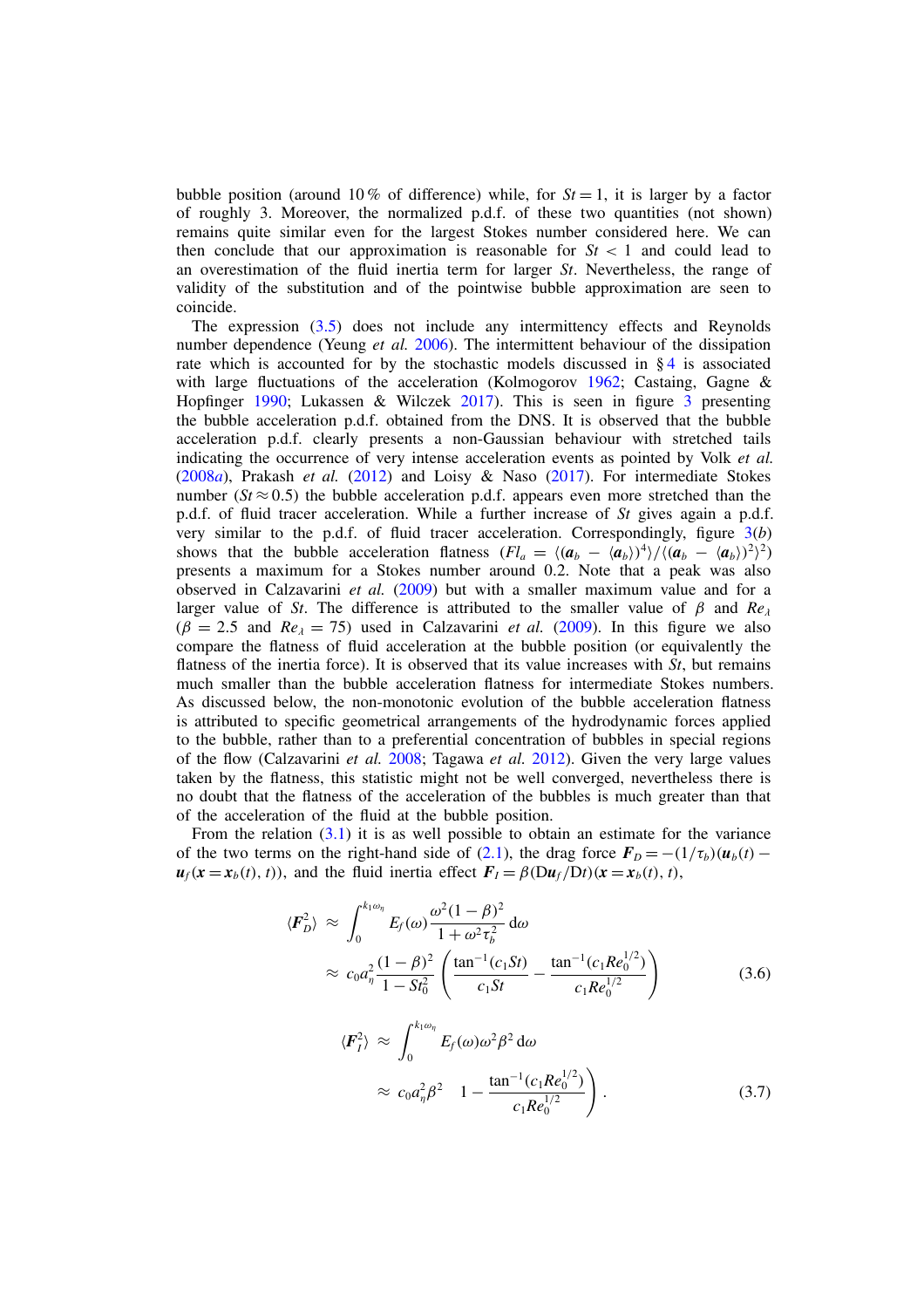

FIGURE 3. (Colour online) (*a*) The p.d.f.s of the bubble acceleration normalized by its root-mean-square value in black for  $St = 0.02$ , 0.074, 0.20, 0.45, 1.01, 1.55 and 2.07 (shifted upward by two decades from each other for clarity, respectively) and comparison with the p.d.f.s of the acceleration of fluid tracers in red. (*b*) Flatness of the bubble acceleration  $\left( \bullet \right)$  and of the fluid acceleration at the bubble position  $(+)$  against *St* from our DNS.

These relations are plotted in figure  $4(a)$  and are compared with the variance of the forces obtained from our DNS. Similar to the estimation of the acceleration variance expressions  $(3.6)$  and  $(3.7)$  are seen to provide a good estimation of the variances of  $F<sub>D</sub>$  and  $F<sub>I</sub>$  although the drag force is overestimated and the inertia force given by (3.7) is independent of the Stokes number which disagrees with the observation of figure 2(*b*). It is seen that for small Stokes numbers the variance of the two forces are commensurate, although the fluid inertia effect is dominant. Precisely, for  $St \rightarrow 0$ the variance of the drag force is  $(2/3)^2$  of that of the inertia term. It is also observed that the sum of the variance of the two forces is much larger than the variance of the bubble acceleration indicating a significant correlation between the two terms. As expected, when the Stokes number is increased, the drag force becomes negligible and the bubble acceleration is essentially given by the fluid inertia term.

Figure 4(*b*) presents the p.d.f. of both drag and fluid inertia forces for the various Stokes numbers. It is observed that for vanishingly small Stokes numbers  $(St = 0.02)$ the p.d.f.s of the two forces are essentially identical, and present both developed tails. The increase of the Stokes number results in a significant reduction of the tails of the drag force's p.d.f. whereas the p.d.f. of the inertia force presents very little variation (see also its flatness in figure 3). It is also worth mentioning that the p.d.f. of both forces remain symmetrical for all Stokes number indicating that the average and the skewness values of the two forces are zero. Because the bubbles sample regions of the flow in which the fluid acceleration variance is slightly below its overall value (see figure 2) and that the p.d.f. of the fluid acceleration at the bubble position is nearly invariant with the Stokes number, we conclude that the maximum of the bubble acceleration flatness is not caused by preferential concentration effects but is rather due to the alignment of the hydrodynamic forces on the bubble.

In figure  $\overline{5(a)}$ , we plot the evolution of the correlation between  $\overline{F}_D$  and  $\overline{F}_I$  with the Stokes number obtained from the DNS. It is seen that for small *St* the two forces are completely anticorrelated, while they progressively decorrelate as *St* increases. Indeed requiring that for  $St = 0$  the acceleration is equal to the acceleration of a fluid tracer, we obtain from (2.1) that  $F_D = (1 - \beta)/\beta F_I$ , that gives an anti-alignment for  $\beta > 1$ .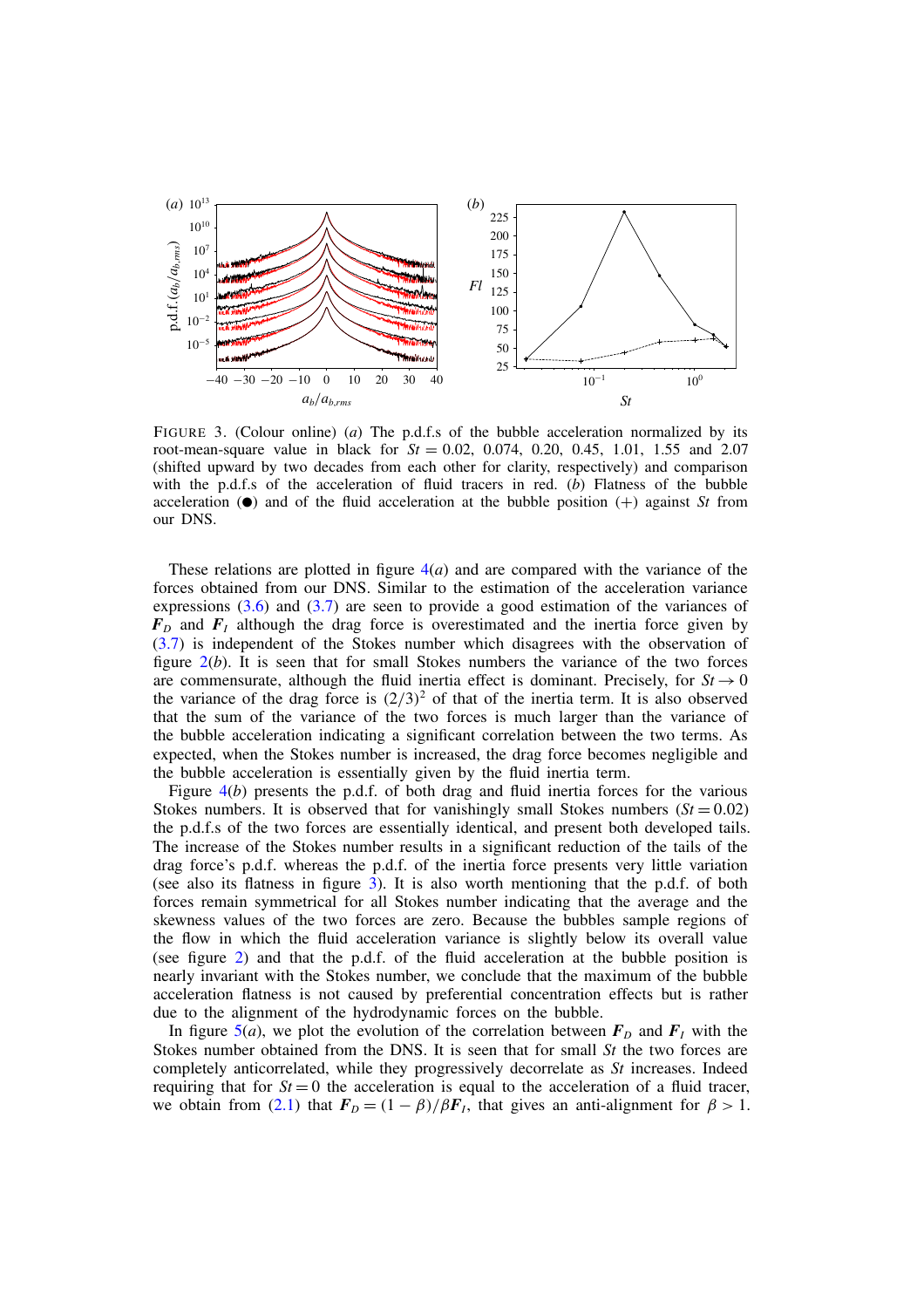

FIGURE 4. (Colour online) (*a*) Evolution with the Stokes number of the variance of the drag force (circle) and inertia force (crosses) relative to the bubble acceleration variance according to our DNS and comparison with  $(3.6)$  and  $(3.7)$  normalized by  $(3.4)$  with  $c_1 =$ 2.8 and  $Re_0^{1/2} = 16$  in dashed and dot-dashed lines, respectively. (*b*) The p.d.f. of the fluid inertia forces (black) and of the drag force (red) normalized by their root-mean-square value for  $St = 0.02$ , 0.074, 0.20, 0.45, 1.01, 1.55 and 2.07 (shifted upward by one decade from each other for clarity, respectively).

Further, the correlation can also be readily estimated for larger Stokes numbers from  $(3.6)$ ,  $(3.7)$  and  $(3.4)$  as follows:

$$
\langle \boldsymbol{F}_D \boldsymbol{\cdot} \boldsymbol{F}_I \rangle \approx c_0 a_\eta^2 \frac{\beta (1 - \beta)}{1 - St_0^2} \quad \frac{\tan^{-1} (c_1 St)}{c_1 St} - \frac{\tan^{-1} (c_1 Re_0^{1/2})}{c_1 Re_0^{1/2}} \bigg) \,. \tag{3.8}
$$

Figure  $5(a)$  shows that the relation  $(3.8)$  is in good agreement with the DNS results. Further, if the persistence of the temporal autocorrelation of the norms of the two forces is much longer than for their orientation, then the correlation between the two forces could be approximated by their relative orientation,

$$
\langle \boldsymbol{F}_D \boldsymbol{\cdot} \boldsymbol{F}_I \rangle \approx \langle \cos \theta \rangle (\langle \boldsymbol{F}_D^2 \rangle \langle \boldsymbol{F}_I^2 \rangle)^{1/2},\tag{3.9}
$$

where  $\theta$  is defined as  $\cos \theta = \mathbf{F}_D \cdot \mathbf{F}_I / |\mathbf{F}_D| |\mathbf{F}_I| = \mathbf{e}_I \cdot \mathbf{e}_D$ , with  $\mathbf{e}_I$  and  $\mathbf{e}_D$  the orientation vectors of the inertia term and of the drag force, respectively. This is confirmed in figure 5(*a*) that indeed  $\langle \cos \theta \rangle$  remains quite close to  $\langle F_D \cdot F_I \rangle (\langle F_D^2 \rangle \langle F_I^2 \rangle)^{-1/2}$ . Figure  $5(b)$  reports the evolution with the Stokes number of the p.d.f. of cos  $\theta$ . For small Stokes numbers, the two forces appear to be essentially anti-aligned as the p.d.f. presents a sharp peak around  $-1$  consistent with its averaged value. When the Stokes number is increased, the distribution of  $\cos \theta$  becomes flatter, indicating that the relative orientation of the two forces becomes progressively statistically isotropic. Note that according to (3.8) we should expect a positive correlation between the two forces for  $\beta < 1$  and small *St*.

In figure  $6(a)$ , we present the evolution of the Lagrangian autocorrelation of the bubble acceleration for the various Stokes numbers. It is observed that an increase of the Stokes number produces a faster decorrelation, as already reported by Volk *et al.* (2008*b*), although for  $0 < St < 2$  it is seen that the correlation time remains of order  $\tau_n$ . It is worth mentioning that this behaviour departs significantly from the evolution of inertial particles which present larger correlation time with increasing *St* (Gorokhovski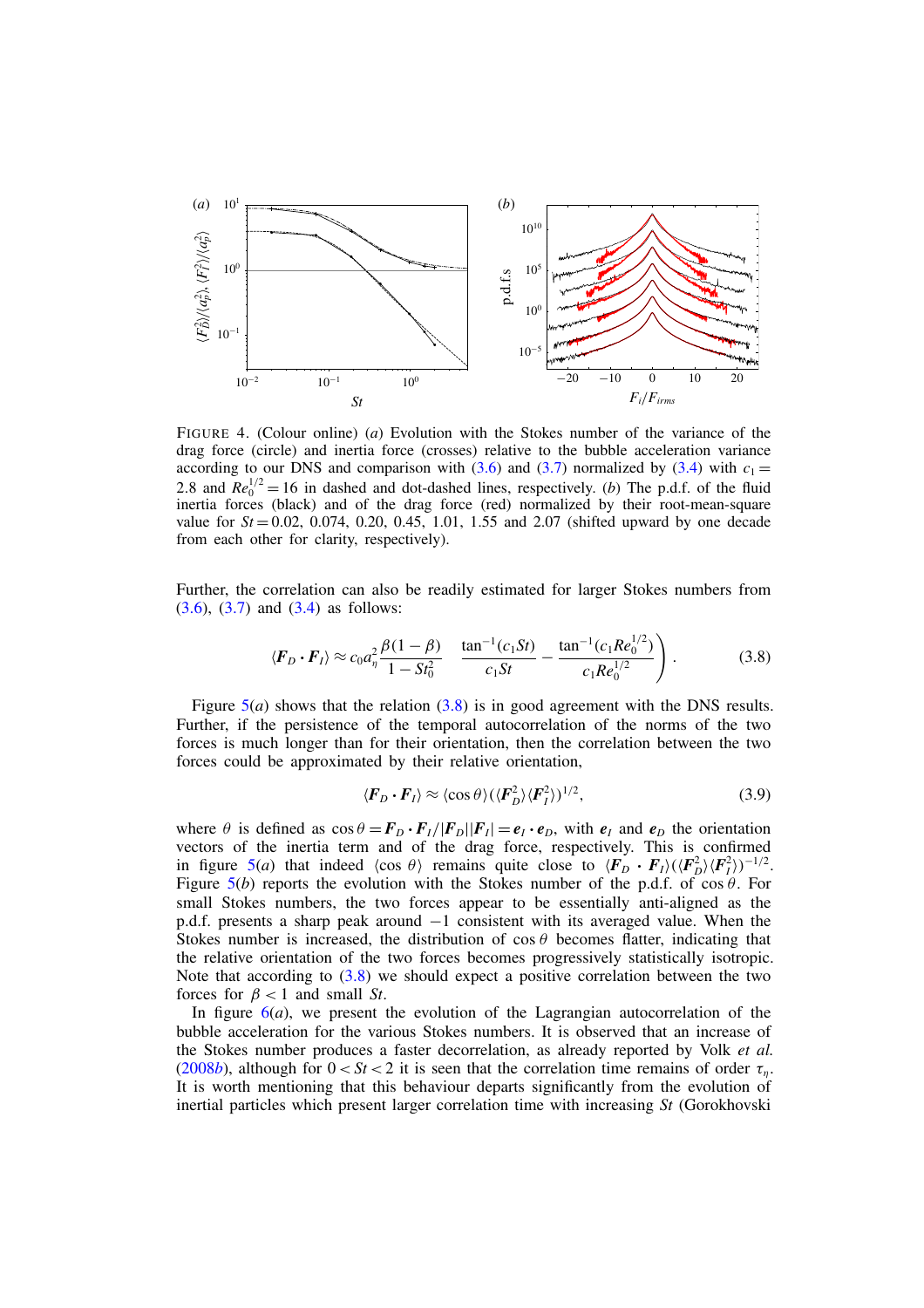

FIGURE 5. (Colour online) (*a*) Evolution with *St* of the coefficient of correlation between the drag and inertia forces (dots) and of  $\langle \cos \theta \rangle$  ( $\theta$  being the relative orientation of the forces) (crosses) from the DNS and comparison with relation  $(3.8)$  normalized by  $(3.6)$ and (3.7) with  $c_1 = 2.8$  and  $Re_0^{1/2} = 16$  in blue lines. (*b*) The p.d.f.s of the cosine of the angle  $\theta$  between the two forces, for  $St = 0.02$ , 0.074, 0.20, 0.45, 1.01, 1.55 and 2.07 (from black to red, respectively).

& Zamansky 2018). To further analyse this point, we also present, in figure  $6(a)$ , the autocorrelation along the bubble trajectory of the two forces acting on the bubble. It is observed that for vanishingly small Stokes number, the two forces present exactly the same evolution of their Lagrangian correlation, because of the almost instantaneous response of the drag force to the inertia force. With increasing the Stokes number, one sees a clear difference in the autocorrelation of the drag force and of the inertia forces. Increasing the Stokes number gives a longer persistence time for the drag forces which can be directly attributed to the increase of  $\tau_b$ . On the other hand, the faster decorrelation of the inertia force is explained by the deviation of the bubble trajectories from the fluid tracer trajectories.

The response of the drag force to the inertia term is analysed in figure  $6(b)$ which presents the plot of the cross correlation of the orientation of the two forces along the bubble trajectory. The cross-correlation is defined as  $\rho_{e_D,e_I}$  =  $\langle -e_I(t) \cdot e_D(t + \tau) \rangle / (\langle e_I^2 \rangle \langle e_D^2 \rangle)^{1/2}$ . This figure confirms that the orientation of the drag forces responds to the inertia term. The temporal lag between the two forces can be estimated from the time shift of the peak,  $\max_{\tau}(\rho_{e_D,e_I}(\tau)) = \rho_{e_D,e_I}(\tau_{lag})$ . In the inset of figure  $6(a)$ , we present the evolution of  $\tau_{lag}$  with *St*. It is seen that  $\tau_{lag}$ presents a linear evolution for small  $\tau_b$ . Indeed for vanishingly small Stokes number, the drag responds instantaneously. For larger Stokes number, the growth rate of  $\tau_{lag}$ reduces. We observe that  $\tau_{lag} \approx \tau_{\eta} (\beta - 1)^{-1} \tan^{-1}((\beta - 1)St)$  is a relatively good approximation of the lag of the drag force compared to the inertia effect. Clearly a further check of this speculative relation would require simulations for different values of  $\beta$ . We remark that one could estimate the autocorrelation of the bubble acceleration or hydrodynamic forces as well as the cross-correlation presented in figure 6 from the spectral response model of  $(3.1)$ . However, this would require a more precise estimation of the Lagrangian fluid velocity spectra at high frequency than the relation  $(3.3)$ , as the decorrelation is controlled by the dissipative range of the spectra which depend on *St* as seen in figure 2.

The anti-alignment of the forces at small Stokes can be explained as follows. For vanishingly small Stokes number, the relaxation time  $\tau_b$  of the bubble velocity to the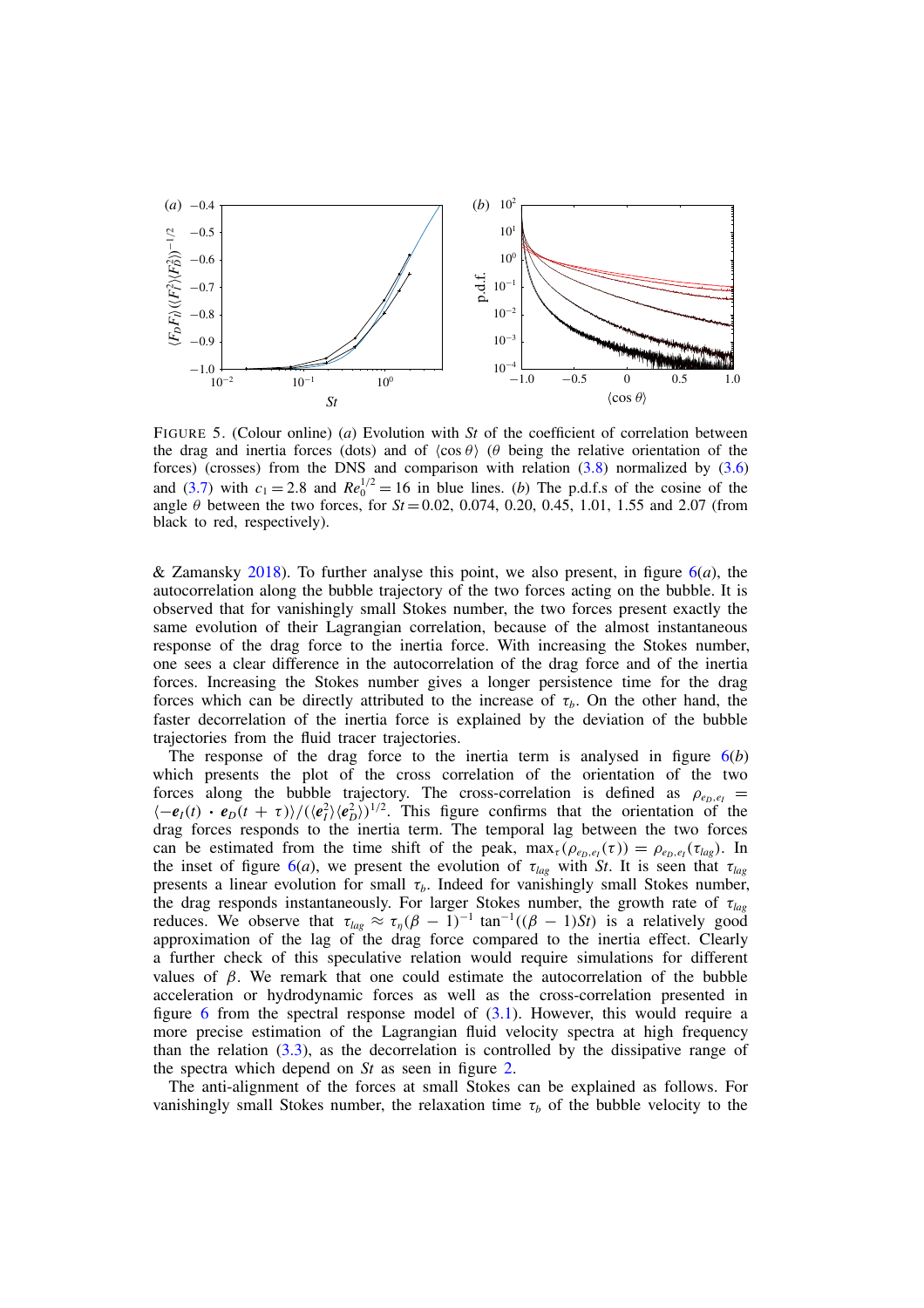

FIGURE 6. (Colour online) (*a*) Autocorrelation coefficient of the bubble acceleration, drag force and fluid inertia terms (shifted upward by one unit from each other, respectively, for clarity) from our DNS. (*b*) Cross-correlation between the drag force and the fluid inertia term as given by our DNS. The inset is the evolution of the time lag (defined as the time of the peak of cross-correlation) with *St*, and comparison with the  $\tau_{\text{la}e}/\tau_n = St$  and  $\tau_{\text{lag}}/\tau_n = (\beta - 1)^{-1} \tan^{-1}((\beta - 1)St)$ . For both figures  $St = 0.02, 0.074, 0.20, 0.45, 1.01$ , 1.55 and 2.07 (from black to red, respectively).

local fluid velocity is much smaller than the persistence time of the fluid inertia term, which is of order  $\tau_n$  (Pope 1990; Mordant *et al.* 2004). Therefore, the drag force will very quickly respond, leading it to be statistically opposed to the fluid inertia term. On the other hand, for  $St \gg 1$  we should expect that the orientation of the two forces becomes independent because the relaxation time of the particle becomes much larger than  $\tau_n$ . In the meantime, we have observed that the amplitude of the drag forces becomes negligible as the Stokes number is increased. This conjunction of the evolution of the relative orientation and magnitude of the two forces, leads to the increases of the bubble acceleration flatness, observed in figure 3 for *St* around 0.5. For these Stokes numbers, the amplitude of the drag forces remains significant while its orientation already presents a wide distribution, leading to the strong intermittency of the acceleration, when the two forces, of similar magnitude, are anti-aligned the acceleration will be close to zero whereas in case of an alignment of the forces intense acceleration will result.

We have proposed above a relation between the bubble acceleration variance and the average dissipation rate. However, in line with the Kolmogorov theory, the instantaneous acceleration depends *a priori* on the local energy dissipation rate  $\varepsilon$ . To discuss this point we present in figure 7 statistics of the bubble acceleration conditioned on the local value of the dissipation rate. This is also motivated to provide supports for a stochastic modelling of the bubble acceleration that accounts for the large fluid fluctuations in small-scale motions, as discuss in the following section. We consider in figure  $7(a)$  the variance of the bubble acceleration conditioned on the local dissipation rate. We first observe that for  $\varepsilon$  larger than its average value,  $\langle a_b^2 | \varepsilon \rangle$  appears to be independent of the Stokes number, and increases as  $\varepsilon^{3/2}$ , while it presents little dependence on both  $\varepsilon$  and *St* for small value of  $\varepsilon$ ,

$$
\langle \boldsymbol{a}_b^2 | \boldsymbol{\varepsilon} \rangle \approx \langle \boldsymbol{a}_b^2 \rangle \left( \frac{\varepsilon}{\langle \boldsymbol{\varepsilon} \rangle} \right)^{3/2}; \quad \boldsymbol{\varepsilon} > \langle \boldsymbol{\varepsilon} \rangle. \tag{3.10}
$$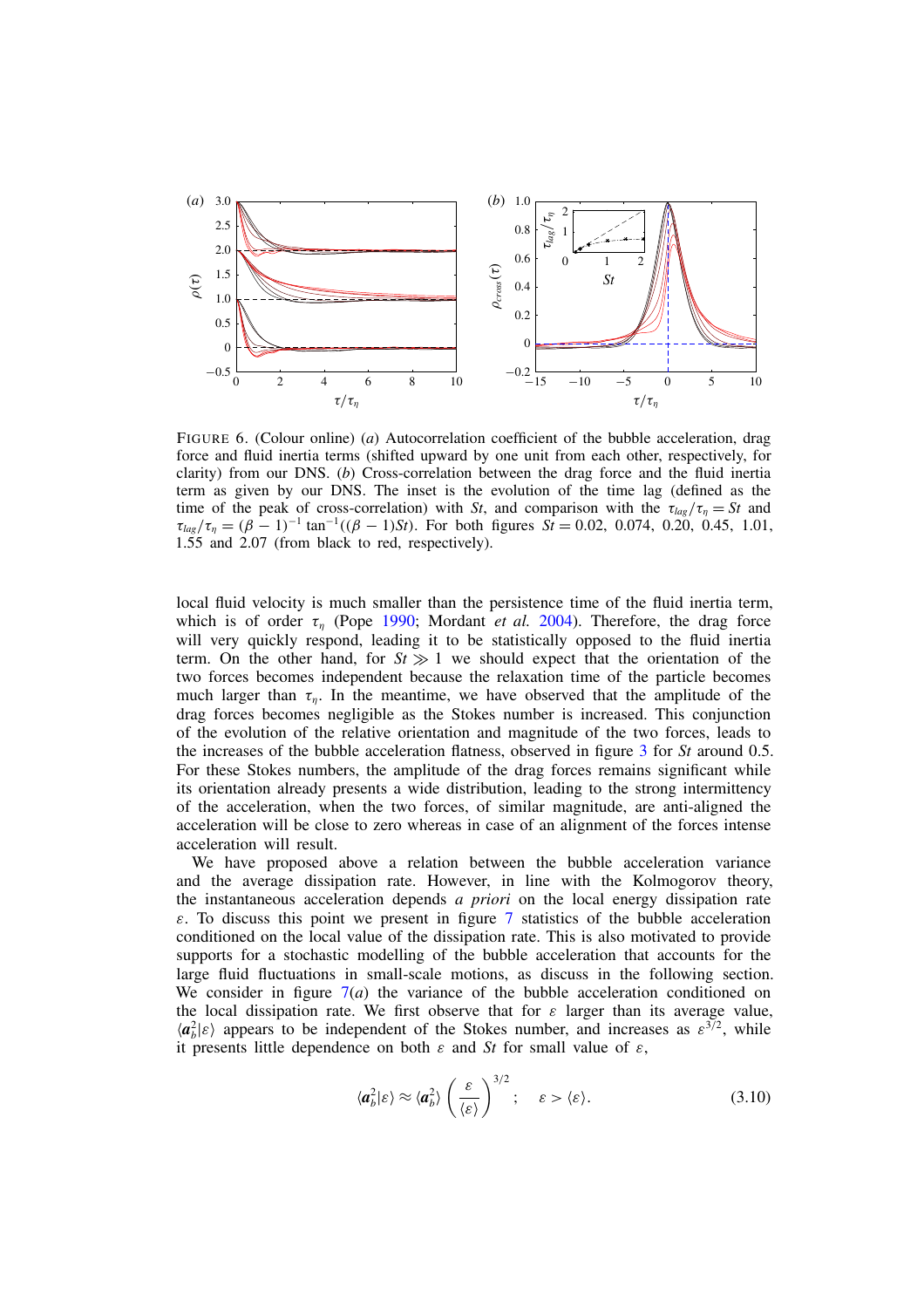

FIGURE 7. (Colour online) (*a*) Variance of the bubble acceleration conditioned on the local value of the dissipation rate  $\varepsilon$  for the various Stokes number  $St = 0.02$ , 0.074, 0.20, 0.45, 1.01, 1.55 and 2.07 (from black to red, respectively) normalized by unconditional bubble acceleration variance, and comparison with the relation  $\langle a_b^2 | \varepsilon \rangle / \langle a_b^2 \rangle = (\varepsilon / \langle \varepsilon \rangle)^{3/2}$  with a dashed line. (*b*) The p.d.f.s of acceleration conditioned on the dissipation rate for  $St = 1$ . Eight values of  $\varepsilon$  are reported,  $\varepsilon / \langle \varepsilon \rangle = 0.17, 0.28, 0.46, 0.77, 1.3, 2.1, 3.5$  and 5.8 (shifted upward by two decades from each other, respectively) and comparison with unconditioned bubble acceleration p.d.f. with dashed lines.

This behaviour is similar to previous observations for fluid tracers from Yeung *et al.* (2006). The invariance with *St* observed for the micro-bubbles is therefore attributed to dominance of the fluid inertia term. It was reported by Yeung *et al.* (2006) that the exponent of the power law for the conditional acceleration is reduced for low values of Reynolds numbers. Also Yeung *et al.* (2006) showed that the value at which the acceleration variance converge for  $\varepsilon \to 0$  decreases with Reynolds number, indicating that the acceleration in the weakly dissipative regions is primarily influenced by the large-scale sweeping. In figure  $7(b)$  the conditional p.d.f. normalized by its standard deviation is shown to be approximately self-similar with  $\varepsilon$ . The conditional p.d.f.s present slightly less developed tails than the unconditional p.d.f., similarly to the observation of Yeung *et al.* (2006) for fluid particles. Note that in figure  $7(b)$ , the conditional p.d.f.s are shown for  $St = 1$  but a similar conclusion holds for the other Stokes number studied here.

#### 4. Stochastic modelling of the dynamics of micro-bubbles

Following the proposition of Gorokhovski & Zamansky (2018) (see also Sabel'nikov *et al.* 2007, 2011; Zamansky *et al.* 2013), the instantaneous acceleration of each bubble is decomposed into filtered and stochastic parts. The first term corresponds to the contribution to the sweep imposed by the large (resolved) scales of the flow, and the second term accounts for the unresolved fluctuations of the carrier phase

$$
a_b = \overline{a}_b + a^*.\tag{4.1}
$$

The residual contribution  $a^*$  is determined by the drag forces and the fluid inertia effect (added mass and Tchen force),  $a^* = F_D^* + F_I^*$ , which are both considered as random processes. The stochastic forces are both decomposed into a norm and an orientation process,  $F_D^* = |F_D^*|e_D^*|$  and  $F_I^* = |F_I^*|e_I^*$ . These decompositions are supported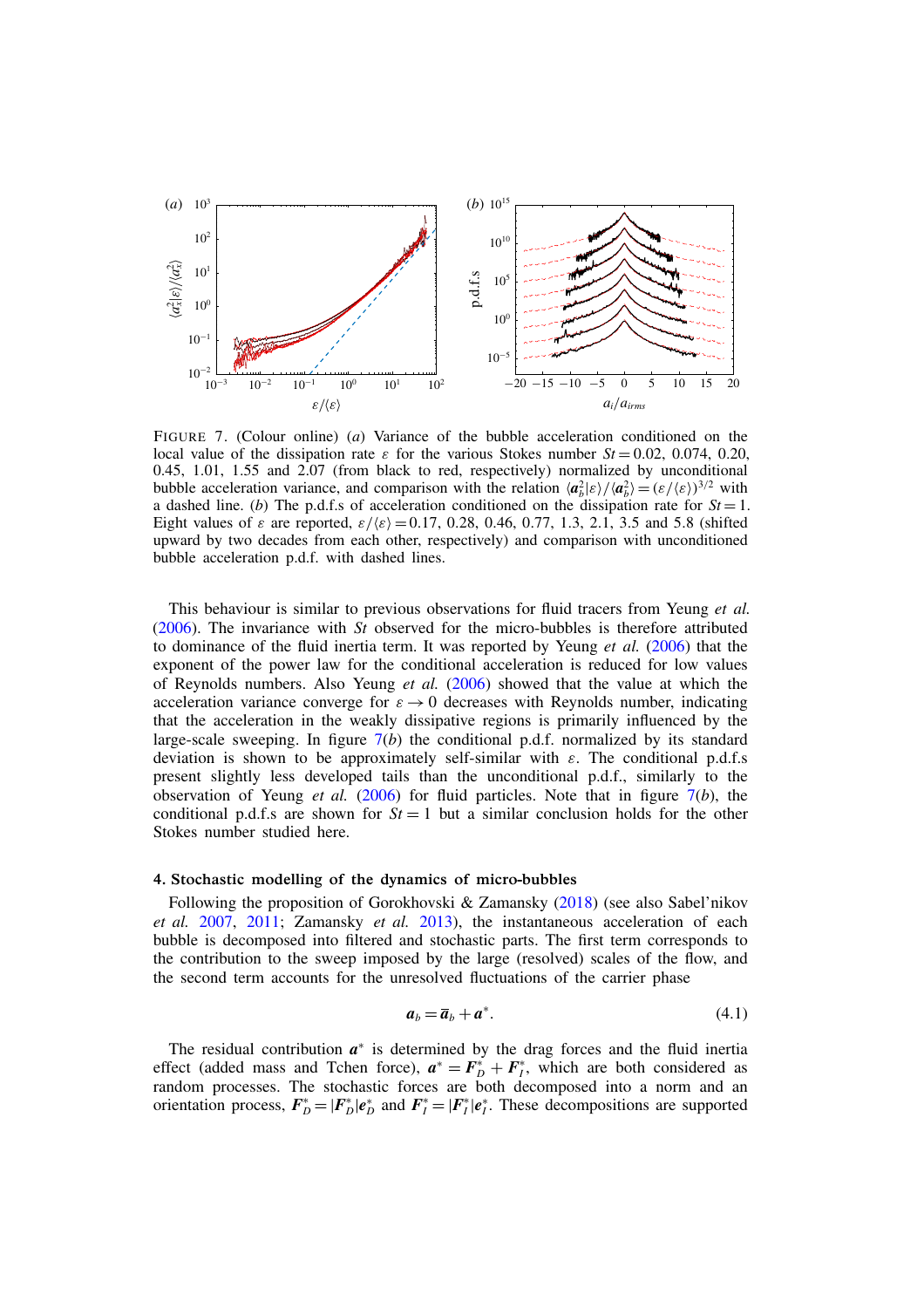by the separation of time scale of the evolution of the autocorrelation for the norm and the orientation, suggesting that the norm and orientation of each force can be treated as independent processes, similarly to Pope (1990), Mordant *et al.* (2004) and Sabel'nikov *et al.* (2011). However, as mentioned previously, the two forces present significant correlation (both for their norm and their orientation) and could not be considered as independent.

First, in line with the refined Kolmogorov assumption, the main source of randomness in the instantaneous norms of the forces is attributed to the local energy dissipation rate. Then by analogy with relation  $(3.10)$ , we propose the following:

$$
|\boldsymbol{F}_D^*| \approx \langle \boldsymbol{F}_D^{*2} | \boldsymbol{\varepsilon}_* \rangle^{1/2} \approx \langle \boldsymbol{F}_D^{*2} \rangle^{1/2} \left( \frac{\boldsymbol{\varepsilon}_*}{\langle \boldsymbol{\varepsilon} \rangle} \right)^{3/4}, \tag{4.2}
$$

$$
|\boldsymbol{F}_I^*| \approx \langle \boldsymbol{F}_I^*^2 | \boldsymbol{\varepsilon}_* \rangle^{1/2} \approx \langle \boldsymbol{F}_I^*^2 \rangle^{1/2} \left( \frac{\varepsilon_*}{\langle \boldsymbol{\varepsilon} \rangle} \right)^{3/4}.
$$
 (4.3)

In these relations,  $\varepsilon_*$  is obtained from a stochastic process mimicking the evolution of the dissipation rate along the bubble trajectory. Since it is observed that the norm of the two forces are strongly correlated,  $\varepsilon_*$  is the same stochastic variable in both relations (4.2) and (4.3). It was indeed observed from the DNS that the norms of the two forces remain strongly correlated for all the Stokes numbers considered here, consistent with (3.9). In order to only consider the contribution from the unresolved fluctuations in the estimation of  $\langle F_D^*{}^2 \rangle$  and  $\langle F_I^*{}^2 \rangle$ , the integrals (3.6) and (3.7) are truncated for  $\omega < k_2 2\pi/\tau_\Delta$  with  $\tau_\Delta = \Delta^2/\nu_\Delta$  the time scale of the smallest eddies resolved by the mesh. And, as before, the integrals are also truncated for  $\omega > k_1 \omega_n$  to ensure its convergence. Considering, for simplicity, the high Reynolds limit  $Re_0 \gg 1$ and  $Re_0 \gg St^2$ , the estimation for the instantaneous norms are then given by

$$
|\boldsymbol{F}_{D}^{*}| = c_0^{1/2} \varepsilon_*^{3/4} \nu^{-1/4} |1 - \beta| \quad \frac{\tan^{-1}(c_1 St)}{c_1 St} - \frac{\tan^{-1}(c_1 St Re_{\Delta}^{-1/2})}{c_1 St} \bigg)^{1/2}, \tag{4.4}
$$

$$
|\mathbf{F}_{I}^{*}| = c_0^{1/2} \varepsilon_*^{3/4} \nu^{-1/4} \beta (1 - Re_{\Delta}^{-1/2})^{1/2}, \tag{4.5}
$$

where  $Re_{\Delta}^{1/2} = (k_2/k_1) \tau_{\Delta}/\tau_{\eta}$  is a Reynolds number characteristic of the subgrid scale motion. This gives for  $a^*$ ,

$$
\boldsymbol{a}^* = c_0^{1/2} \varepsilon_*^{3/4} \nu^{-1/4} \left[ \frac{|1-\beta|}{c_1 St} \left( \tan^{-1}(c_1 St) - \tan^{-1} \left( \frac{c_1 St}{Re_{\Delta}^{1/2}} \right) \right)^{1/2} \boldsymbol{e}_D^* + \beta (1 - Re_{\Delta}^{-1/2})^{1/2} \boldsymbol{e}_I^* \right].
$$
\n(4.6)

Note that when the mesh is refined  $(\Delta \rightarrow \eta)$ ,  $Re_{\Delta} \rightarrow 1$  and the amplitude of the residual contributions vanish as expected, since for a sufficiently fine mesh the bubble dynamics should be captured by the resolved contribution. Concerning the evolution of the stochastic variable  $\varepsilon_{\ast}$ , assuming that it is given by a log-normal process that depends on the local value of  $\varepsilon_{\Delta}$  computed from the coarse LES mesh, one obtains the following stochastic process for  $\varepsilon_*^{3/4}$  similar to Pope & Chen (1990) (see also Gorokhovski & Zamansky 2018):

$$
\frac{d\varepsilon_{*}^{3/4}}{\varepsilon_{*}^{3/4}} = \frac{d\varepsilon_{\Delta}^{3/4}}{\varepsilon_{\Delta}^{3/4}} - \left(\ln\left(\frac{\varepsilon_{*}^{3/4}}{\varepsilon_{\Delta}^{3/4}}\right) - \frac{3}{16}\sigma^{2}\right)\frac{dt}{\tau_{\Delta}} + \sqrt{\frac{9\,\sigma^{2}}{8\,\tau_{\Delta}}} \, \mathrm{d}W,\tag{4.7}
$$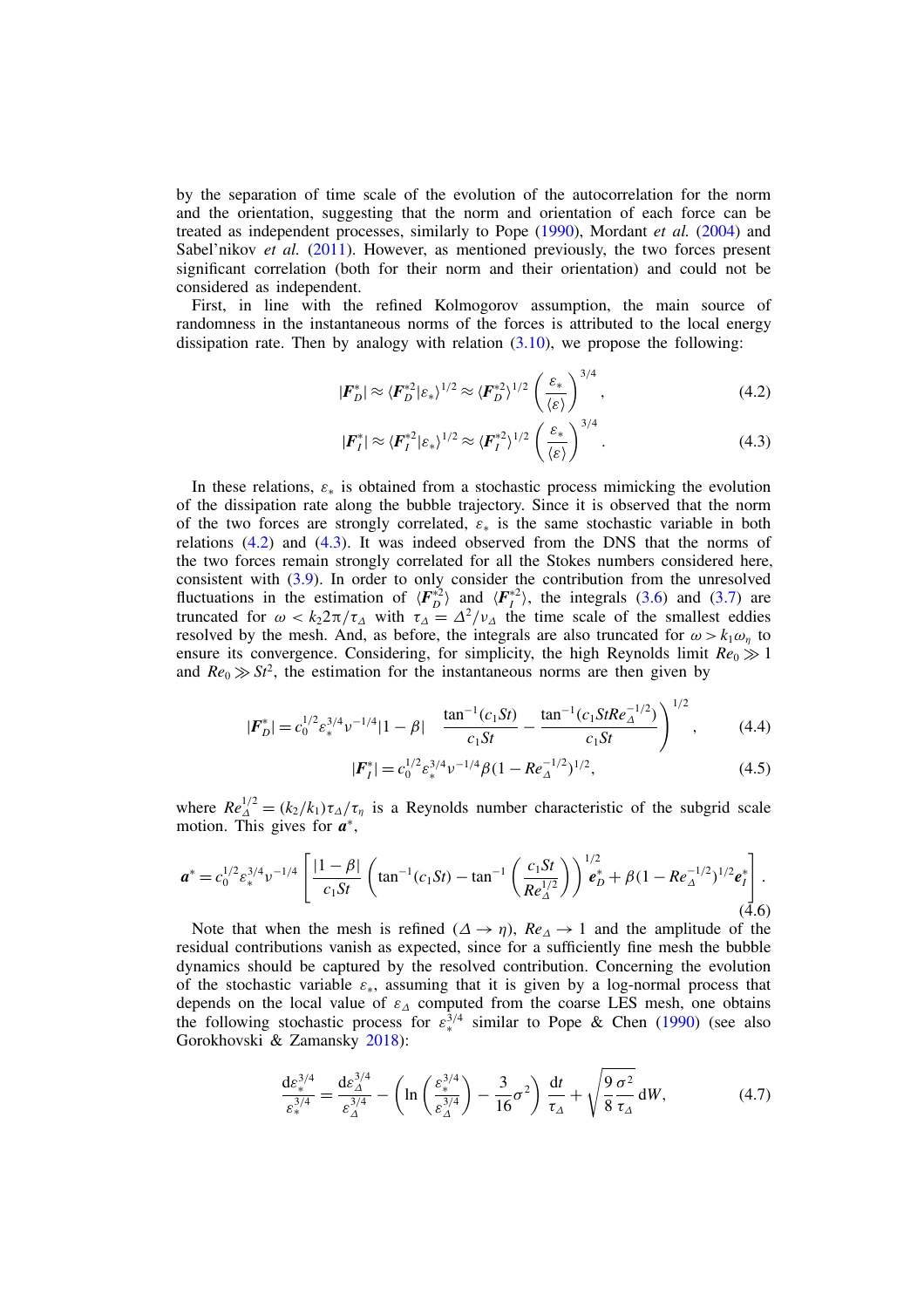where d*W* is the increment of the Wiener process and  $d\varepsilon_{\Delta}^{3/4}$  is the increment of  $\varepsilon_{\Delta}^{3/4}$  along the bubble trajectory. This stochastic process ensures that  $\langle \varepsilon_* \rangle = \langle \varepsilon_{\Delta} \rangle$  (see the details in Gorokhovski & Zamansky (2018)), and the parameter  $\sigma$  is given by  $\sigma^2 = 0.36 \ln Re_{\Delta}^{1/2}$  materializing the depth of the cascade process (Kolmogorov 1962; Castaing 1996), with the value of the coefficient in front of the logarithm set in order to reproduce the Reynolds number dependence reported by Yeung *et al.* (2006). The time scale  $\tau_{\Delta}$  imposes the temporal correlation of  $\varepsilon_{*}$ . Note that more sophisticated multiplicative models have been proposed for  $\varepsilon_*$  (Pereira, Moriconi & Chevillard 2018); however, in the present paper we have used the simple log-normal process  $(4.7).$ 

The orientation vectors  $e_D^*$  and  $e_I^*$  appearing in (4.6) are given by two joint stochastic random walks on the unit sphere

$$
de_I^* = \gamma_I e_I^* \times \alpha_I dt + (\gamma_I - 1)e_I^*,
$$
\n(4.8)

$$
de_D^* = \gamma_D e_D^* \times \alpha_D dt + (\gamma_D - 1)e_D^*,
$$
\n(4.9)

with  $\alpha_I$  and  $\alpha_D$  the angular velocities of the evolution of  $e_I^*$  and  $e_D^*$  on the sphere and where the factors  $\gamma_I = (1 + \alpha_I \cdot \alpha_I) dt^2 - (\alpha_I \cdot e_I^*)^2 dt^2)^{-1/2}$  and  $\gamma_D =$  $(1 + \alpha_D \cdot \alpha_D) d t^2 - (\alpha_D \cdot e_D^*)^2 d t^2$ <sup>-1/2</sup> correspond to a projection ensuring that the norms of both  $e^*_I$  and  $e^*_D$  remain unity (Gorokhovski & Zamansky 2018). The coupling of these two random walks, through the evolution of their angular velocities, is intended to reproduce the anti-alignment between the two orientation vectors observed for small Stokes number, and their decorrelation when *St* is increased as well as the correlation of the orientation with the coarse-grained (resolved) fluid acceleration. Moreover the temporal evolution of the random walks provides a temporal autocorrelation for the two orientations. The evolution of  $\alpha_l$  and  $\alpha_p$  is given by the following Ornstein–Uhlenbeck process presenting restoring terms, damping terms and diffusion terms:

$$
d\boldsymbol{\alpha}_I = -\boldsymbol{e}_I^* \times \frac{D_t \overline{\boldsymbol{u}}_f}{\Delta} dt - \boldsymbol{\alpha}_I \frac{dt}{\tau_I} + \sqrt{\frac{\sigma_I^2}{\tau_I}} dW_I,
$$
\n(4.10)

$$
d\alpha_D = -e_D^* \times e_I^* \frac{dt}{\tau_r^2} - \alpha_D \frac{dt}{\tau_D} + \sqrt{\frac{\sigma_D^2}{\tau_D}} dW_D, \qquad (4.11)
$$

with  $dW_l$  and  $dW_p$  the increments of two independent three-dimensional Wiener processes. The diffusion terms provide a return to isotropy of both orientations as the randomness of the angular velocities lead  $e_D^*$  and  $e_I^*$  to visit every point of the sphere. The temporal autocorrelation of both  $e_D^*$  and  $e_I^*$  is then related to the diffusion coefficient of the angular velocity. On the other hand, the restoring terms tend to align  $e_D^*$  and  $e_I^*$  with some equilibrium orientation.

For small values of  $\tau_{\Delta}/\tau_{\eta}$ , we expect to have an alignment of the fluid acceleration model onto the coarse-grained fluid acceleration, while for  $\tau_{\Delta}/\tau_{\eta}$  large, the alignment with the resolved acceleration should be weak, in agreement with the local isotropy assumption (Kolmogorov 1941). Therefore, in our model, we propose to have an alignment of the orientations of the subgrid contribution of the fluid acceleration to the coarse-grained fluid acceleration orientation  $\overline{D_t u_f}/|\overline{D_t u_f}|$ . The alignment between them is controlled by the restoring term in (4.10) and the time scale  $(|\overline{D_i u_f}|/\Delta)^{-1/2} \approx \tau_{\Delta}$ .

The restoring term in (4.11) will tend to align  $e^{\ast}_D$  on  $-e^{\ast}_I$  in agreement with the observations of § 3. The rate of alignment is given by the parameters  $\tau_r$ . Since the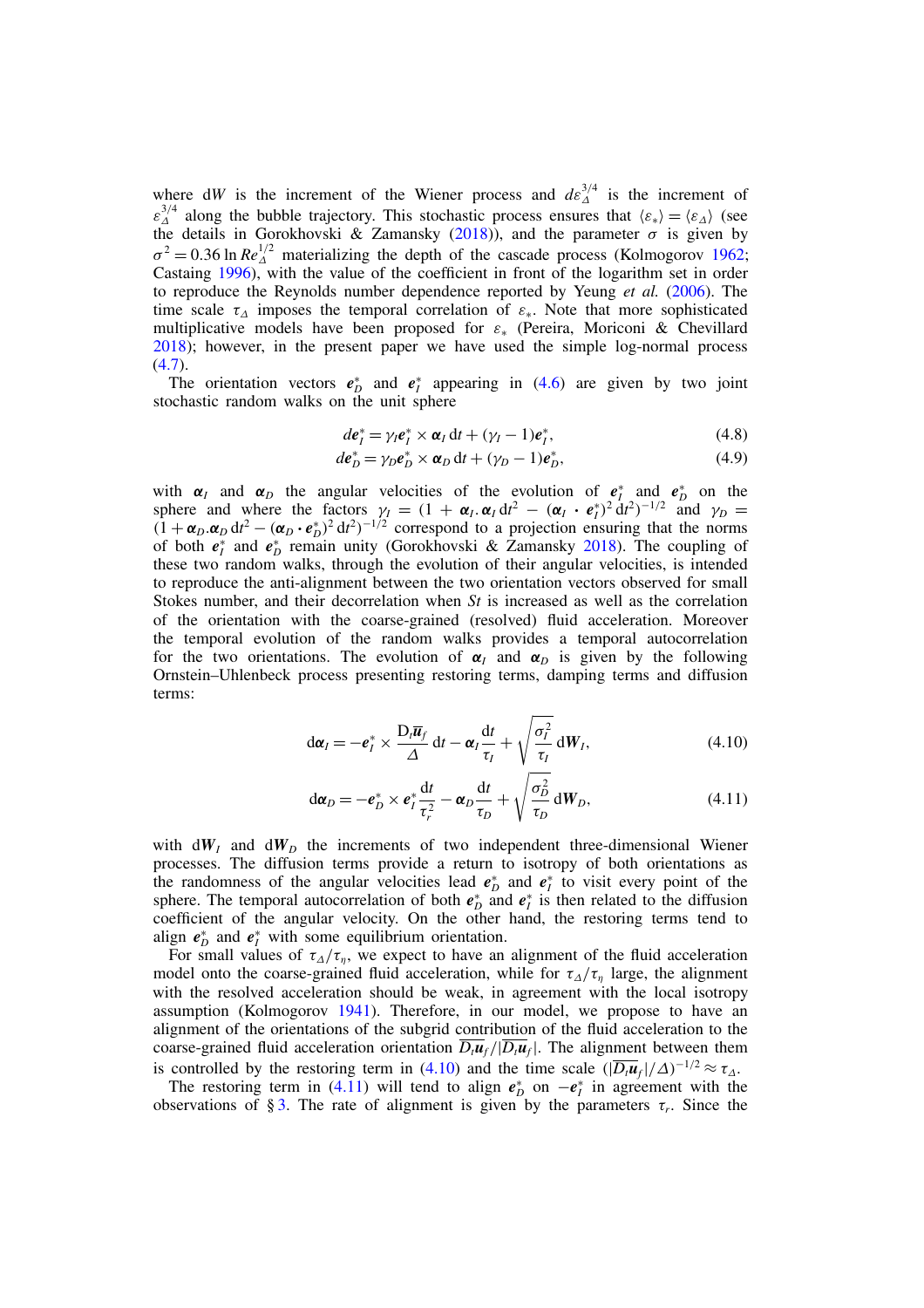

FIGURE 8. (Colour online) (*a*) The p.d.f.s of  $e^*_I \cdot e^*_D$  for  $St = 0.02, 0.074, 0.20, 0.45, 1.01,$ 1.55 and 2.07 (from black to red, respectively) as obtained from model (4.8)–(4.11). The inset is the evolution of  $\langle e^*_{D} \cdot e^*_{I} \rangle$  with *St* as given by the stochastic model, and comparison with the relation (3.8). (*b*) Cross-correlation between  $e^*_{D}$  and  $e^*_{I}$  obtained from the model (4.8)–(4.11). The inset is the evolution of the time lag between  $e^*_{D}$  and  $e^*_{I}$  against *St*, and comparison with  $\tau_{\eta}(\beta - 1)^{-1} \tan^{-1}((\beta - 1)St)$ .

latter should coincide with the time lag observed in the cross-correlation between the orientation of the two forces (see figure 6), we set  $\tau_r = \tau_n(\beta - 1)^{-1} \tan^{-1}((\beta - 1)St)$ . This ensures that the drag force correlation time increases with the Stokes number as observed in figure 6.

The other parameters in (4.10) are set to  $\tau_l = \tau_{\eta}$  and  $\sigma_l^2 = \tau_{\eta}^{-2}$  which ensure that the temporal autocorrelation of the fluid acceleration orientation is of the order of  $\tau_{\eta}$  in agreement with the experimental findings of Mordant *et al.* (2004) and our DNS (see figure 6). In (4.11) the parameters are set to  $\tau_D = (\tau_b + \tau_\eta)/4$  and  $\sigma_D^2 = (\tau_b + \tau_\eta)^{-2}/2$ consistent with Gorokhovski & Zamansky (2018).

Figure  $8(a)$  presents the evolution of the p.d.f. of the relative orientation between the two forces  $\cos \theta^* = e_D^* \cdot e_I^*$ , obtained from numerical integration of the stochastic orientation model (4.8)–(4.11) (and setting  $D_t\overline{u}_f = 0$  in (4.8)). We clearly observe that at small Stokes number the model predicts an anti-alignment between the two orientation vectors while their relative orientation becomes more isotropic when the Stokes number increases. This behaviour is in agreement with the statistics computed from the DNS (see figure 5*b*), although the p.d.f. from the DNS present a more stretched tail. It is also confirmed in the inset of figure  $8(a)$  that the proposed stochastic model gives the correct evolution of the average relative orientation with the Stokes number, since as in the DNS case  $\langle \cos \theta^* \rangle$  follow the relation (3.8). The cross-correlation between  $e_D^*$  and  $e_I^*$  is also presented in figure 8(*b*). The behaviour of the DNS observed in figure 6 can be qualitatively reproduced by the stochastic model with an increase of the time lag with the Stokes number.

The resolved contribution in  $(4.1)$  is obtained from a spatially and temporarily averaged version of  $(2.1)$ . The spatial average arises from substituting the actual velocity field  $u_f$  to the coarse-grained velocity field  $\overline{u}_f$  in this equation. In addition, a temporal filter is also explicitly applied to prevent the term  $\bar{a}$  developing high frequencies that would correlate with the residual term. Removing the frequencies above  $1/\tau_A$  results in the following expression for  $\bar{a}$  (see also Gorokhovski & Zamansky 2018):

$$
\overline{a} = -\frac{u_b - \overline{u}_f}{\max(\tau_b, \tau_{\Delta})} + \beta \frac{\mathrm{D} \overline{u}_f}{\mathrm{D} t},\tag{4.12}
$$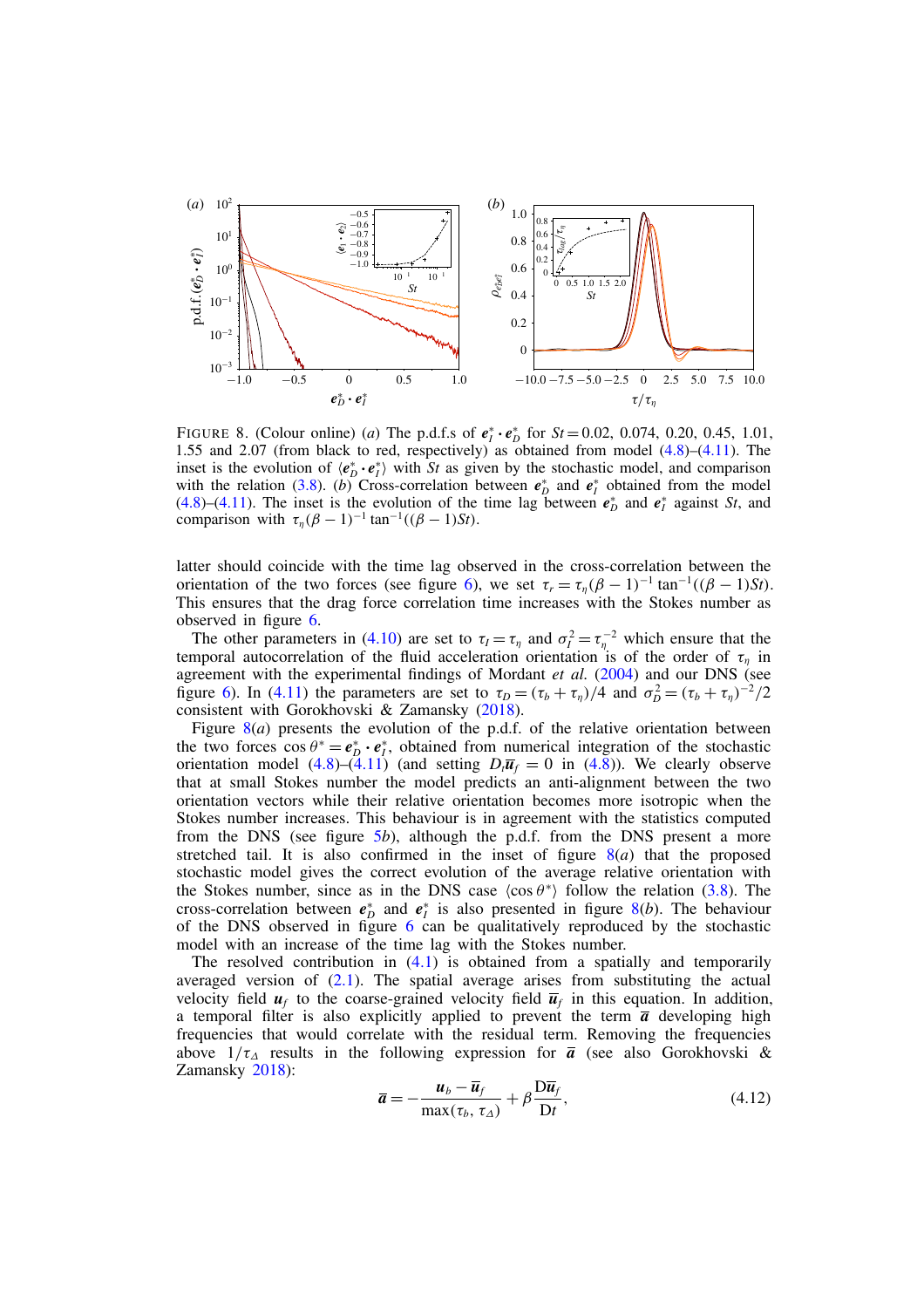where  $D_t \overline{u}_f = \partial_t \overline{u}_f + \overline{u}_f \cdot \nabla \overline{u}_f$  is the fluid total acceleration computed from the coarse mesh. Note that one does not have to necessarily consider the coupling with the LES to use the proposed model. Indeed, by considering the limit  $\Delta \rightarrow L$ , *L* being the integral length scale, the term  $\bar{a}$  vanishes and (4.1) becomes  $a_b = a^*$ . As well, in this limit one can replace  $\varepsilon_{\Lambda}(t)$  in (4.7) by the constant value  $\langle \varepsilon \rangle$ . For example, one can estimate the Reynolds number dependence for the intermittency correction in (3.5) from the moments of a log-normal variable, to be  $\langle a_b^2 \rangle / a_\eta^2 \propto \exp(3/8 \sigma^2) = Re_\lambda^{0.135}$ , as proposed by Yeung *et al.* (2006).

In order to assess the approach (4.1) as well as the stochastic model proposed in  $(4.6)$ – $(4.11)$ , we present a comparison of the statistics of the bubble dynamics obtained from the DNS, the standard LES (without modelling of the residual bubble acceleration i.e. setting  $a^* = 0$  in (4.1)), and the LES with the proposed model. All the comparisons are made for  $Re_\lambda \approx 200$  and three resolutions are used for the LES  $(32<sup>3</sup>, 48<sup>3</sup>$  and  $64<sup>3</sup>$ ) while the resolution of the DNS is 1024<sup>3</sup>. The details of the LES are given in  $\S 2$ .

We first present in figure  $9(a)$  the evolution of the bubble acceleration variance with the Stokes number. We observe that the standard LES largely underestimates the bubble acceleration variance compared to the DNS. As expected the discrepancy increases as the mesh resolution is made coarser. This points out that the residual term in (4.1) is dominant. In contrast, the LES supplemented by the stochastic modelling is in very good agreement with the DNS. Moreover, with the stochastic model, the LES presents a very small dependence on the grid resolution. This confirms that the effects of the unresolved small scales of the flow are correctly accounted for by the model.

Figure 9(*b*) presents the p.d.f. of the bubble acceleration for the various Stokes numbers. It is seen that the standard LES predicts p.d.f.s that depart significantly from the DNS and remain much closer to the Gaussian distribution. On the other hand, the p.d.f.s from the LES with the stochastic model overlap very well with the p.d.f.s of the DNS over the whole range of Stokes numbers considered here. This shows that the intermittent behaviour of the bubble acceleration can be reproduced with the proposed stochastic model.

We consider in figure 10 the autocorrelation of the acceleration component. As illustrated for  $St = 1$ , the decorrelation of the acceleration is much slower from the LES than from the DNS. This is expected since the decorrelation of the acceleration component is attributed to the small-scale motions of the flow which are discarded in the LES. For the LES supplemented with the model the evolution of the correlation coefficient presents qualitative agreement with the DNS. This behaviour is confirmed in the inset of figure 10 which presents the correlation time, defined as the zero crossing time, against the Stokes number. It is observed that the correlation times obtained from the DNS and from the LES with the model both remain of the order of  $\tau_{\eta}$ , whereas the standard LES predicts a much larger correlation time. We observe that the orientation model plays an essential role in obtaining an accurate estimation of the decorrelation time, and it is likely that an improvement of the model given by (4.8)–(4.11) could reduce the small discrepancies seen between the LES using the model and the DNS.

To evaluate the capability of the stochastic approach to accurately reproduce the time structure of the bubble velocity, we report in figure 11 the statistic of the velocity increments along the bubble trajectory. For that, we consider the structure function for a component of the bubble velocity  $S_q(\tau) = \langle (u_{b,x}(t + \tau) - u_{b,x}(t))^q \rangle$ . In figure  $11(a)$  we present the evolution of the variance of the velocity increments,  $S_2$ ,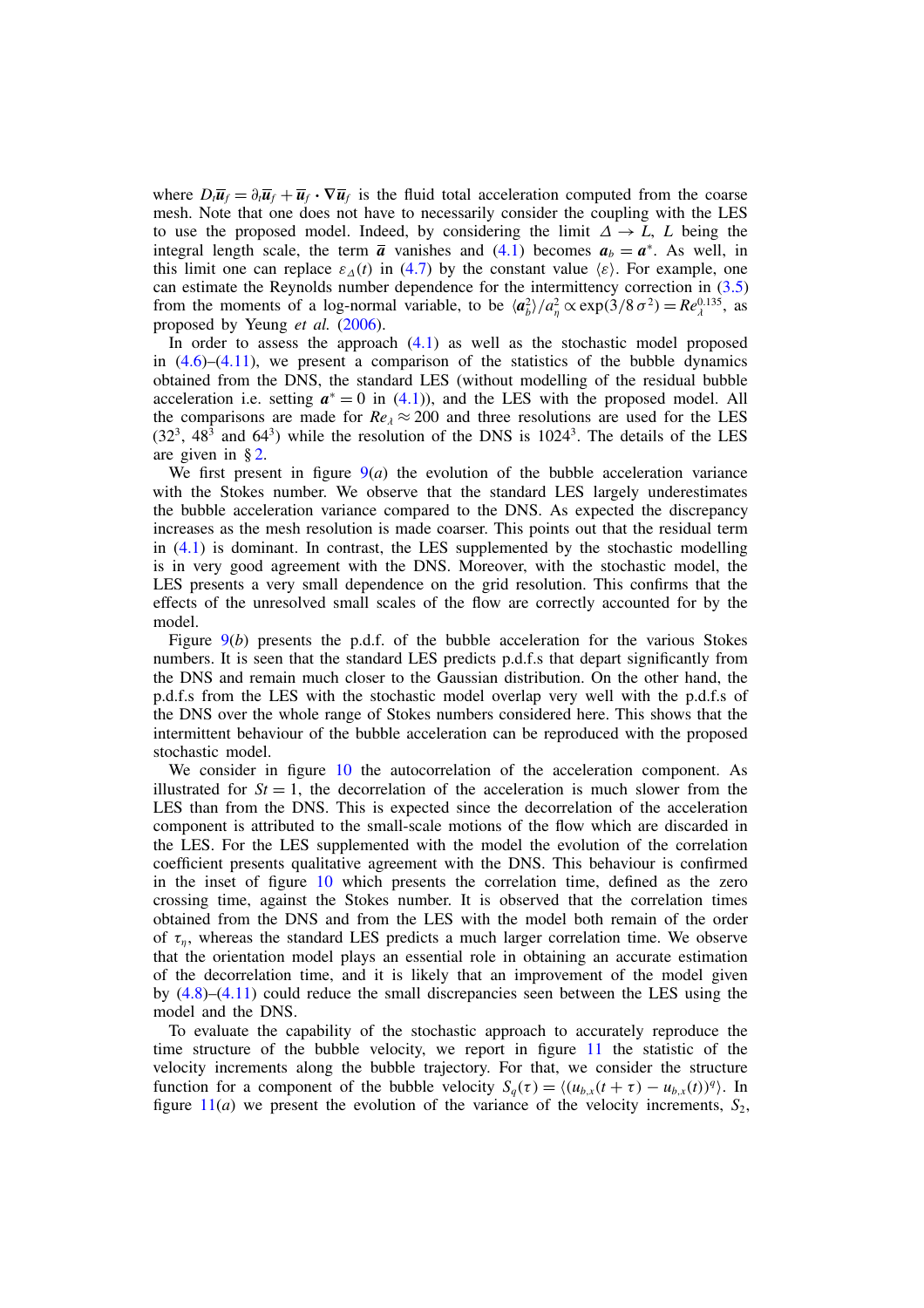

FIGURE 9. (Colour online) (*a*) Bubble acceleration variance normalized by the Kolmogorov acceleration  $(a_n^2)$  versus Stokes number in logarithm scale. Open symbols are LES with the proposed model; filled symbols are LES without model; for the three meshes we have  $32^3$  (circles),  $48^3$  (triangles) and  $64^3$  (diamonds). Comparison with our DNS blue stars. (*b*) The p.d.f. of the bubble acceleration normalized by its variance for  $St = 0.02, 0.074, 0.20, 0.45, 1.01, 1.55$  and  $2.07$  (shifted upward by one decade each other, respectively). The DNS is a dashed black line, LES with the proposed model for 643 is a solid red line and LES without model for 643 is a blue dashed line.



FIGURE 10. (Colour online) Autocorrelation of the bubble acceleration for  $St = 0.07$ . The DNS is a solid black line, LES with model for  $64<sup>3</sup>$  is a dashed red line and LES without model for  $64<sup>3</sup>$  is a dot-dashed black line. The inset is the evolution of the corresponding integral time scale normalized by the Kolmogorov time with the Stokes number. The DNS are circles, LES with the proposed model are stars, LES without model are crosses. The mesh size for the LES is 643.

with the time shift. The results from the LES with the proposed model follow very well those obtained from the DNS, whereas with the standard LES, the variance of the velocity increments is largely underestimated. Moreover, we observe that with the stochastic model the LES can reproduce the inertial range as observed from the DNS contrary to the standard LES. Figure 11(*b*) shows the evolution of the flatness of the bubble velocity increments,  $S_4/S_2^2$ . We see that with the standard LES the flatness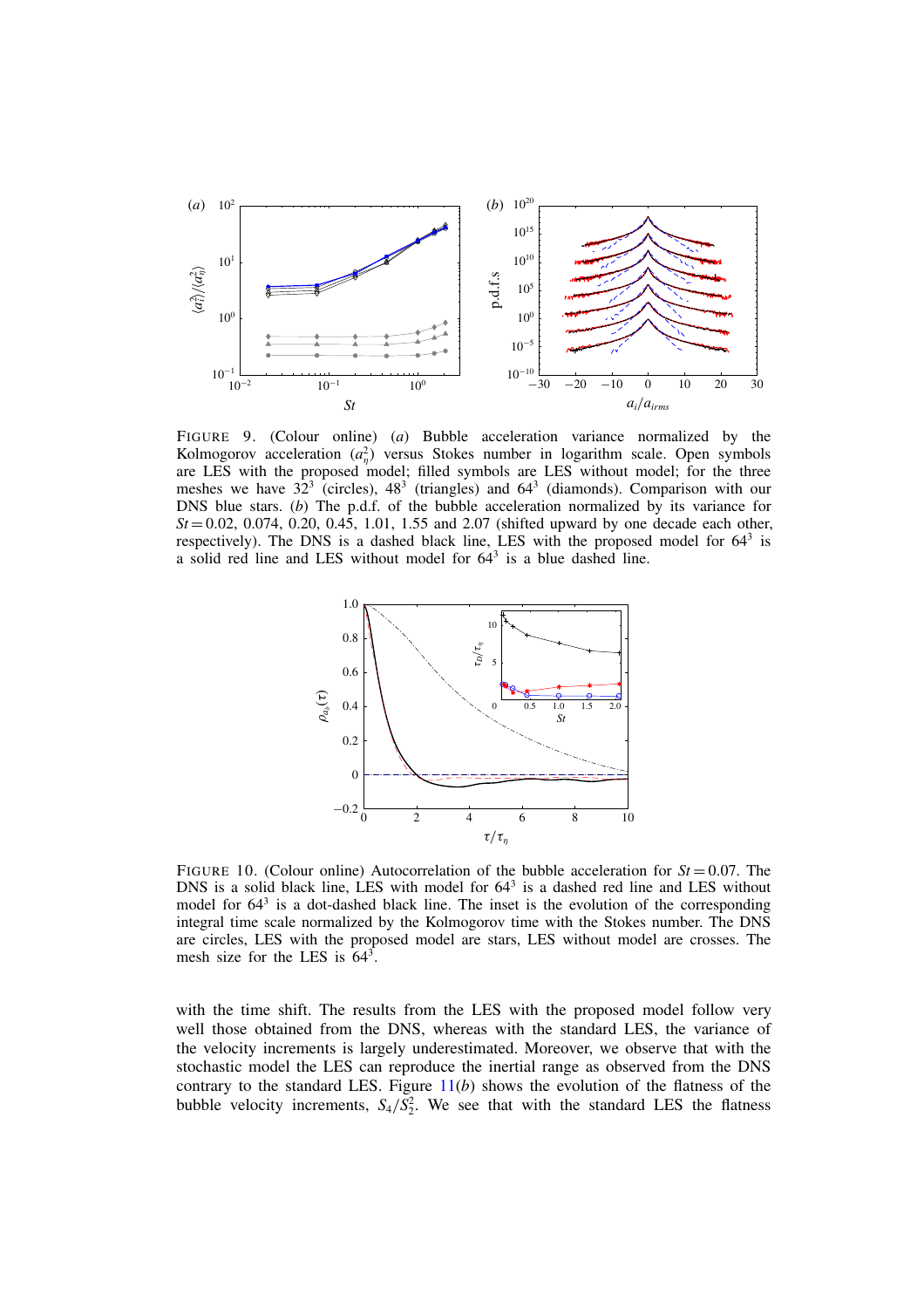

FIGURE 11. (Colour online) (*a*) Evolution of the second-order Lagrangian structure function with the time lag. (*b*) Evolution of the flatness of the Lagrangian velocity increments with the time lag. Comparison between the DNS (solid blue line), the Standard LES (black dot-dashed lines) and LES with the proposed model (dashed red lines). For both figures, for  $St = 0.02$ , the mesh size for the LES is  $64<sup>3</sup>$ .

remains close to its Gaussian value at all time shifts. In contrast, the LES with the proposed model gives an evolution of the flatness in agreement with the DNS, presenting a value close to 3 at large  $\tau$  and a significant increase with a reduction of the time shift. One can then conclude that intermittency effects associated with the small scales of the velocity field can be captured by the LES supplemented by the proposed model. Note that in figure 11 we have presented the evolution of the structure function for  $St = 1$ , but the same behaviour is obtained for the other values of Stokes number considered here.

We present in figure 12,  $\langle a_b^2 | \varepsilon_* \rangle$ , the variance of the bubble acceleration conditioned on the value of the instantaneous value of the dissipation rate  $\varepsilon_*$  estimated from the stochastic model (4.7). It is observed that similar to the DNS results reported in the figure 7, the bubble acceleration from the LES with the model increases as  $\varepsilon^{3/2}$  for large values of the dissipation rate, and is independent on  $\varepsilon_*$  for the small values of the latter. This behaviour shows that the acceleration of the bubbles in the weakly dissipative regions can be computed by the resolved contribution  $\bar{a}_b$ , indicating the influence of the large-scale sweeps, while the largest fluctuation of the acceleration are correctly estimated with the stochastic model.

#### 5. Conclusion

In this paper, we study the statistics of the acceleration and forces of micro-bubbles  $(\eta > d_b)$  subject to the drag and fluid inertia forces in a homogenous and isotropic turbulent flow. For small Stokes numbers, the two forces are commensurate and are found to be preferentially anti-aligned, whereas for larger Stokes numbers the drag force becomes negligible and the bubble acceleration is essentially given by the fluid inertia forces resulting in a bubble acceleration variance larger than for fluid tracers. We propose an analytical model, depending on the Stokes number, Reynolds number and the density ratio, describing qualitatively these observations. The model based on the spectral response of the bubble to the fluid fluctuations (similar to the Tchen theory) assumes firstly the shape for the frequency spectra of the fluid velocity along the bubble position (with a  $\omega^{-2}$  power law), and secondly that the material derivative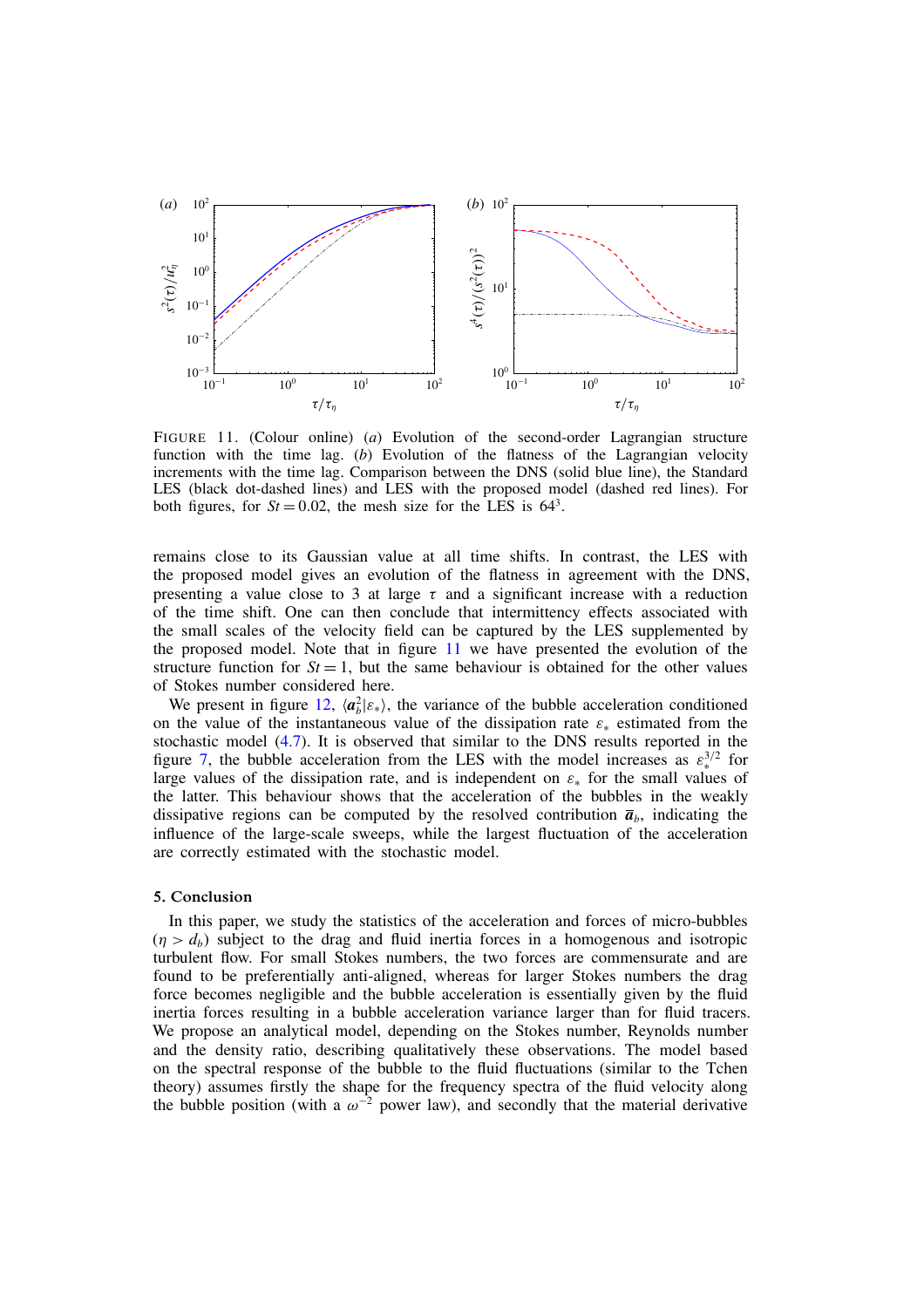

FIGURE 12. (Colour online) Variance of the total bubble acceleration  $a_b = \overline{a}_b + a_*$ conditioned on the stochastic value of the dissipation rate  $\varepsilon_{*}$  obtained from the LES with the stochastic model (black line) and comparison with the bubble acceleration variance conditioned on the local dissipation rate obtained from the DNS (red line), with  $St = 0.02$ and a mesh size of 483 for the LES.

of the fluid velocity at the bubble position can be substituted by the time derivative along the bubble trajectories. These assumptions lead to fairly accurate estimations for small *St*, and some deviations are observed for  $St \approx 1$  as the preferential concentration of bubbles is not accounted for. This effect could be taken into account in the model, by providing more precise, *St* dependent, estimation of the high frequency part of the Lagrangian fluid velocity spectra and of the fluid acceleration variance at the bubble position. It is further observed that the micro-bubble acceleration conditioned on the local dissipation rate presents a surprising invariance. For values of the local dissipation rate similar or larger than the average one, the conditional acceleration variance appears to be invariant with the Stokes number and increases with the dissipation rate, whereas the conditional p.d.f. are observed to be nearly invariant with the dissipation rate and the Stokes number when normalized by the conditional variance. Such invariance was not expected because of the very intense clustering of the bubbles reported by Calzavarini *et al.* (2008) around  $St = 1$ . Indeed, at small Stokes number the bubbles behave like fluid tracers, whereas for Stokes numbers of order 1 (for which one can neglect the drag force) the acceleration of a bubble is roughly  $\beta = 3$  times that of a tracer at the same position. Nevertheless the near invariance of the conditional statistics implies that in the two cases the bubbles sample fluid regions in which the fluid acceleration conditional statistics are the same as in the entire domain. This observation can provide some help in studying the  $\beta$  and *St* dependence of the clustering morphology of the bubbles presented by Calzavarini *et al.* (2008).

Based on these observations, we propose, within the LES framework, an extension of the approach of Gorokhovski & Zamansky (2018) in order to account for the unresolved fluid turbulent fluctuations in the dynamics of micro-bubbles for locally homogenous and isotropic high-Reynolds numbers flows. To this end, the instantaneous acceleration of the bubble is decomposed into a filtered contribution given by the resolved fluid velocity field and a random contribution. The stochastic part is given by the sum of two correlated random processes, one for the drag forces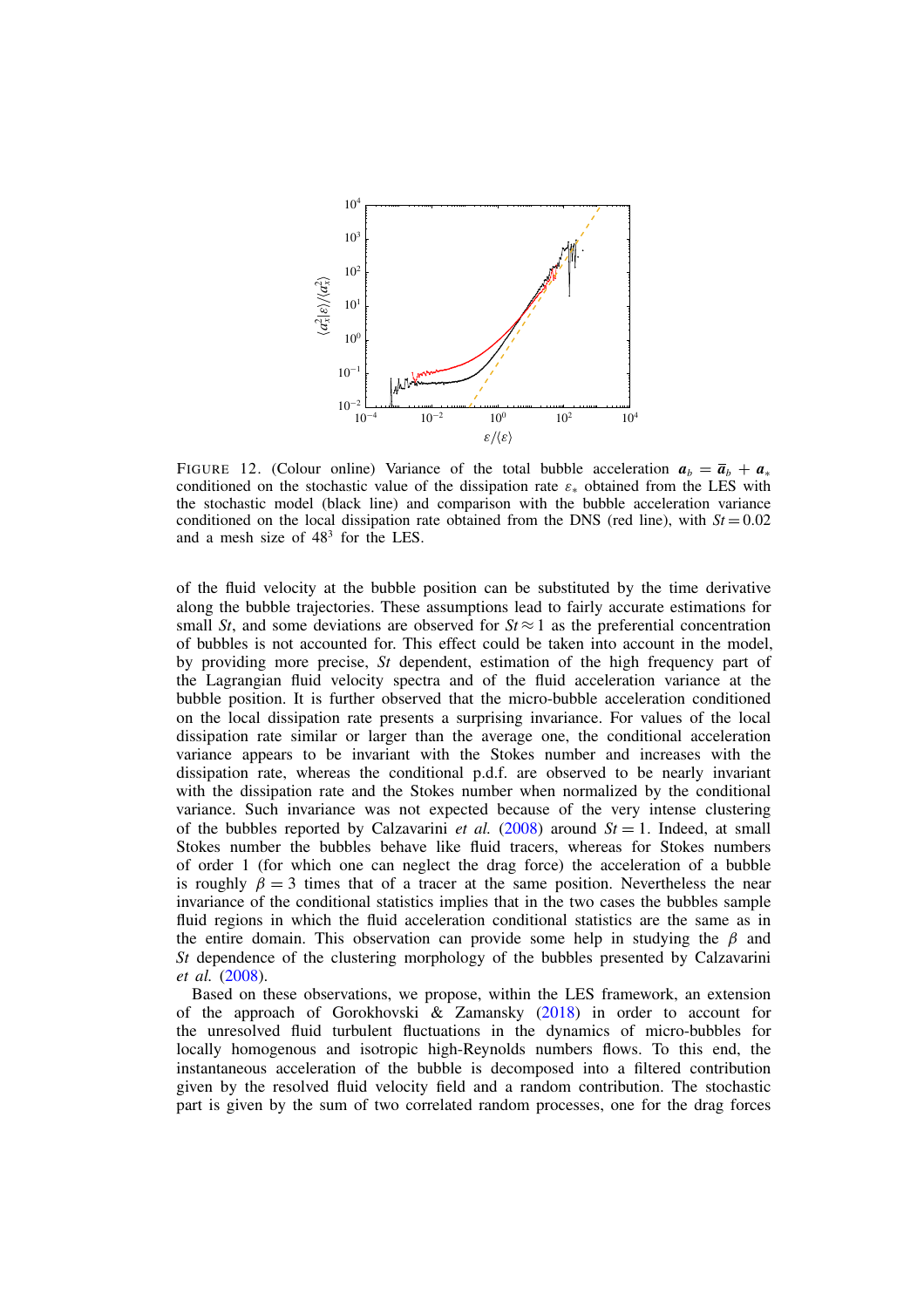and the second for the fluid inertia terms. For the instantaneous norm of both forces, we consider the fluctuations of the energy transfer rate, relying on the fact that the fluctuations of the norm are self-similar for a given value of the energy transfer rate. For the latter a surrogate is obtained by a log-normal stochastic process evolving along the bubble trajectory. Whereas the former, which is observed to be invariant, is estimated from the variance of the forces conditioned on the dissipation rate as obtained from the model derived in this paper. The residual part is supplemented by a stochastic process for the orientations of the two forces. The model is given by two coupled random walks on the surface of the unit sphere, which enables us to reproduce the progressive decorrelation of the force components, their correlation with the large-scale motion, as well as the return to local isotropy for sufficiently large-scale separation, and the preferential anti-alignment of the two forces observed for  $St < 1$ . To summarize, the model depends on the Stokes number and the  $\beta$ parameter of the bubbles as well as a local Reynolds number  $Re<sub>A</sub>$  based on the mesh size. In addition few parameters of the model need to be prescribed from the DNS.

The comparisons of the statistics obtained with LES supplemented by the proposed stochastic model with the ones obtained from DNS confirmed that the dynamics of the bubbles can be accurately computed by this approach even for very coarse meshes while the standard LES approach (without stochastic modelling for the high frequency fluctuations) fails to reproduce the statistics of the DNS. Nevertheless, the bubble clustering at subgrid scales or short-time relative dispersion are not improved by the modelling presented in this paper because the estimation of the dissipation rates along each bubble trajectory is obtained by independent stochastic processes.

The derivation of the proposed model is made for arbitrary density ratio, although, in this paper we only focus on the micro-bubble regime ( $\beta = 3$ ). It can be shown that for  $\beta = 0$  our model becomes equivalent to the formulation proposed for inertial particles in Gorokhovski & Zamansky (2018). Moreover, for neutrally dense particles  $(\beta = 1)$ , the proposed model would provide results equivalent to those obtained for vanishingly small Stokes number, as expected for particles much smaller than the Kolmogorov scales. The assessment of the model for intermediate values of  $\beta$  is also interesting but is postponed for future work. Also interesting is to account for other forces that can have a non-negligible role on the bubble dynamics (buoyancy, lift and history). As well, accounting for the deformation of the bubbles is necessary if one is interested in bubbles larger than the micro-scale of the flow  $(d_b > \eta)$ . Finally, we have focused on the modelling of the subgrid scale for homogenous and isotropic turbulent flow. Nevertheless, we think that the model proposed in this paper could provide acceptable results for flows that can be considered locally isotropic and homogenous at the scale of the mesh, since the main parameters of the model are defined locally.

#### Acknowledgements

The authors are grateful to M. Gorokhovski for enlightening discussions. This work was performed using high-performance computing resources from GENCI-CINES and CALMIP Center of the University of Toulouse.

#### REFERENCES

BEC, J., BIFERALE, L., BOFFETTA, G., CELANI, A., CENCINI, M., LANOTTE, A., MUSACCHIO, S. & TOSCHI, F. 2006 Acceleration statistics of heavy particles in turbulence. *J. Fluid Mech.* 550, 349–358.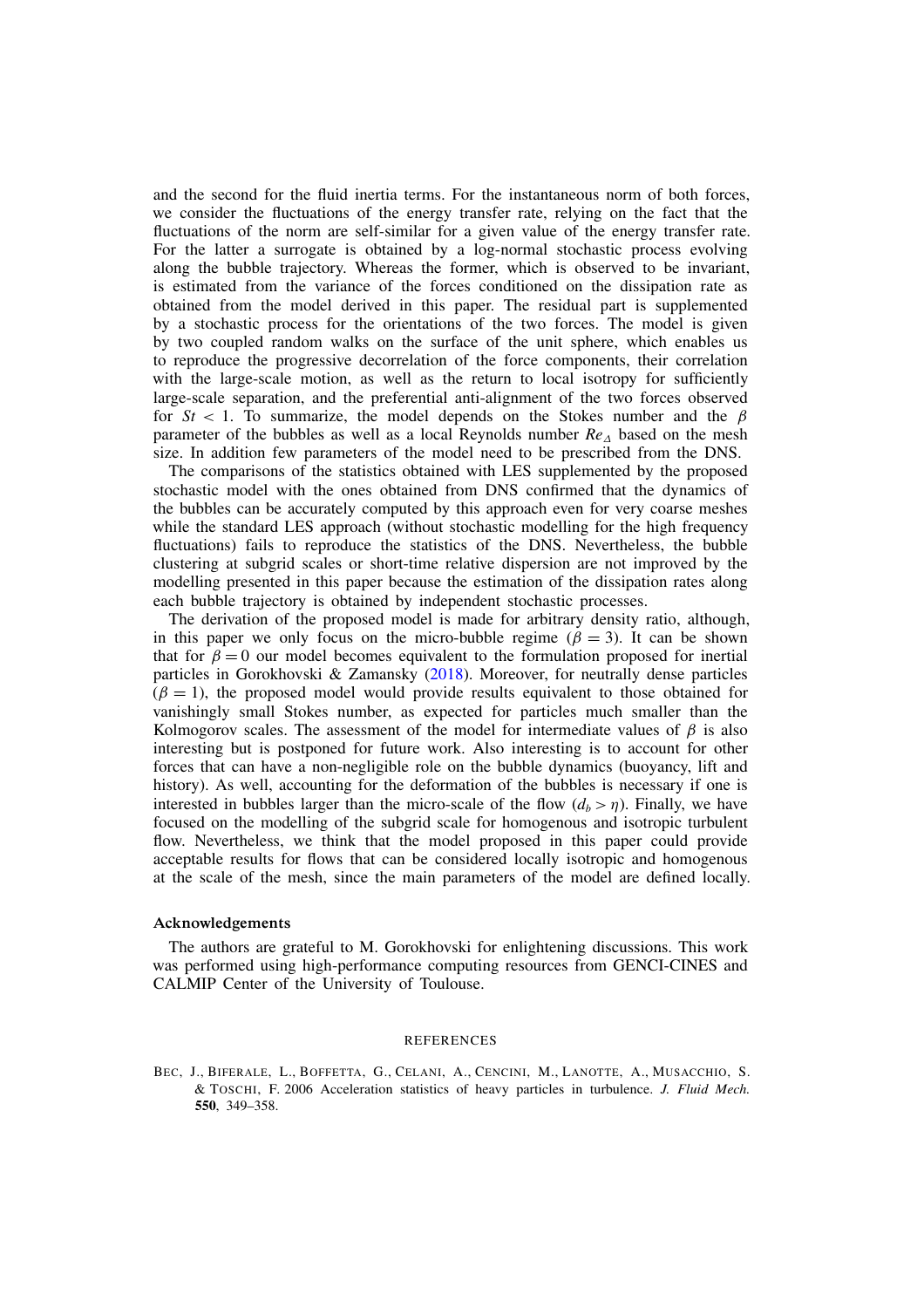- BEC, J., BIFERALE, L., CENCINI, M., LANOTTE, A. & TOSCHI, F. 2010 Intermittency in the velocity distribution of heavy particles in turbulence. *J. Fluid Mech.* 646, 527–536.
- BERROUK, A. S., LAURENCE, D., RILEY, J. J. & STOCK, D. E. 2007 Stochastic modelling of inertial particle dispersion by subgrid motion for les of high Reynolds number pipe flow. *J. Turbul.* 8, N50.
- BOS, W. J. T. & ZAMANSKY, R. 2019 Power fluctuations in turbulence. *Phys. Rev. Lett.* 122 (12), 124504.
- BREUER, M. & HOPPE, F. 2017 Influence of a cost–efficient Langevin subgrid-scale model on the dispersed phase of large–eddy simulations of turbulent bubble–laden and particle–laden flows. *Intl J. Multiphase Flow* 89, 23–44.
- BURTON, G. C. & DAHM, W. J. A. 2005*a* Multifractal subgrid-scale modeling for large-eddy simulation. I. Model development and *a priori* testing. *Phys. Fluids* 17, 075111.
- BURTON, G. C. & DAHM, W. J. A. 2005*b* Multifractal subgrid-scale modeling for large-eddy simulation. II. Backscatter limiting and a posteriori evaluation. *Phys. Fluids* 17, 075112.
- CALZAVARINI, E., KERSCHER, M., LOHSE, D. & TOSCHI, F. 2008 Dimensionality and morphology of particle and bubble clusters in turbulent flow. *J. Fluid Mech.* 607, 13–24.
- CALZAVARINI, E., VOLK, R., BOURGOIN, M., LÉVÊQUE, E., PINTON, J.-F. & TOSCHI, F. 2009 Acceleration statistics of finite-sized particles in turbulent flow: the role of Faxén forces. *J. Fluid Mech.* 630, 179–189.
- CASTAING, B. 1996 The temperature of turbulent flows. *J. Phys. II* 6, 105–114.
- CASTAING, B., GAGNE, Y. & HOPFINGER, E. J. 1990 Velocity probability density functions of high Reynolds number turbulence. *Physica* D 46 (2), 177–200.
- CHEN, S., DOOLEN, G. D., KRAICHNAN, R. H. & SHE, Z.-S. 1993 On statistical correlations between velocity increments and locally averaged dissipation in homogeneous turbulence. *Phys. Fluids* 5 (2), 458–463.
- CLIMENT, E. & MAGNAUDET, J. 1999 Large-scale simulations of bubble-induced convection in a liquid layer. *Phys. Rev. Lett.* 82, 4827–4830.
- DHOTRE, M. T., DEEN, N. G., NICENO, B., KHAN, Z. & JOSHI, J. B. 2013 Large eddy simulation for dispersed bubbly flows: a review. *Intl J. Chem. Engng* 2013, 343276.
- FEDE, P. & SIMONIN, O. 2006 Numerical study of the subgrid fluid turbulence effects on the statistics of heavy colliding particles. *Phys. Fluids* 18 (4), 045103.
- GATIGNOL, R. 1983 The Faxén formulae for a rigid particle in an unsteady non-uniform Stokes flow. *J. Méc. Théor. Appl.* 1, 143–160.
- GHATE, A. S. & LELE, S. K. 2017 Subfilter-scale enrichment of planetary boundary layer large eddy simulation using discrete fourier–gabor modes. *J. Fluid Mech.* 819, 494–539.
- GOROKHOVSKI, M. & ZAMANSKY, R. 2018 Modeling the effects of small turbulent scales on the drag force for particles below and above the Kolmogorov scale. *Phys. Rev. Fluids* 3 (3),  $1 - 23$
- VAN DEN HENGEL, E. I. V., DEEN, N. G. & KUIPERS, J. A. M. 2005 Application of coalescence and breakup models in a discrete bubble model for bubble columns. *Ind. Engng Chem. Res.* 44 (14), 5233–5245.
- HINZE, J. O. 1975 *Turbulence*, 2nd edn. McGraw-Hill.
- HU, G. & CELIK, I. 2008 Eulerian–Lagrangian based large-eddy simulation of a partially aerated flat bubble column. *Chem. Engng Sci.* 63 (1), 253–271.
- JOHNSON, P. L. & MENEVEAU, C. 2017 Predicting viscous-range velocity gradient dynamics in large-eddy simulations of turbulence. *J. Fluid Mech.* 837, 80–114.
- KERSTEIN, A. R. 1999 One-dimensional turbulence: model formulation and application to homogeneous turbulence, shear flows, and buoyant stratified flows. *J. Fluid Mech.* 392, 277–334.
- KOLMOGOROV, A. N. 1941 The local structure of turbulence in incompressible viscous fluid for very large Reynolds numbers. *Dokl. Akad. Nauk SSSR* 434, 9–13, translation by V. Levin 1991 *Phil. Trans. R. Soc. Lond.* A 434, 9–13.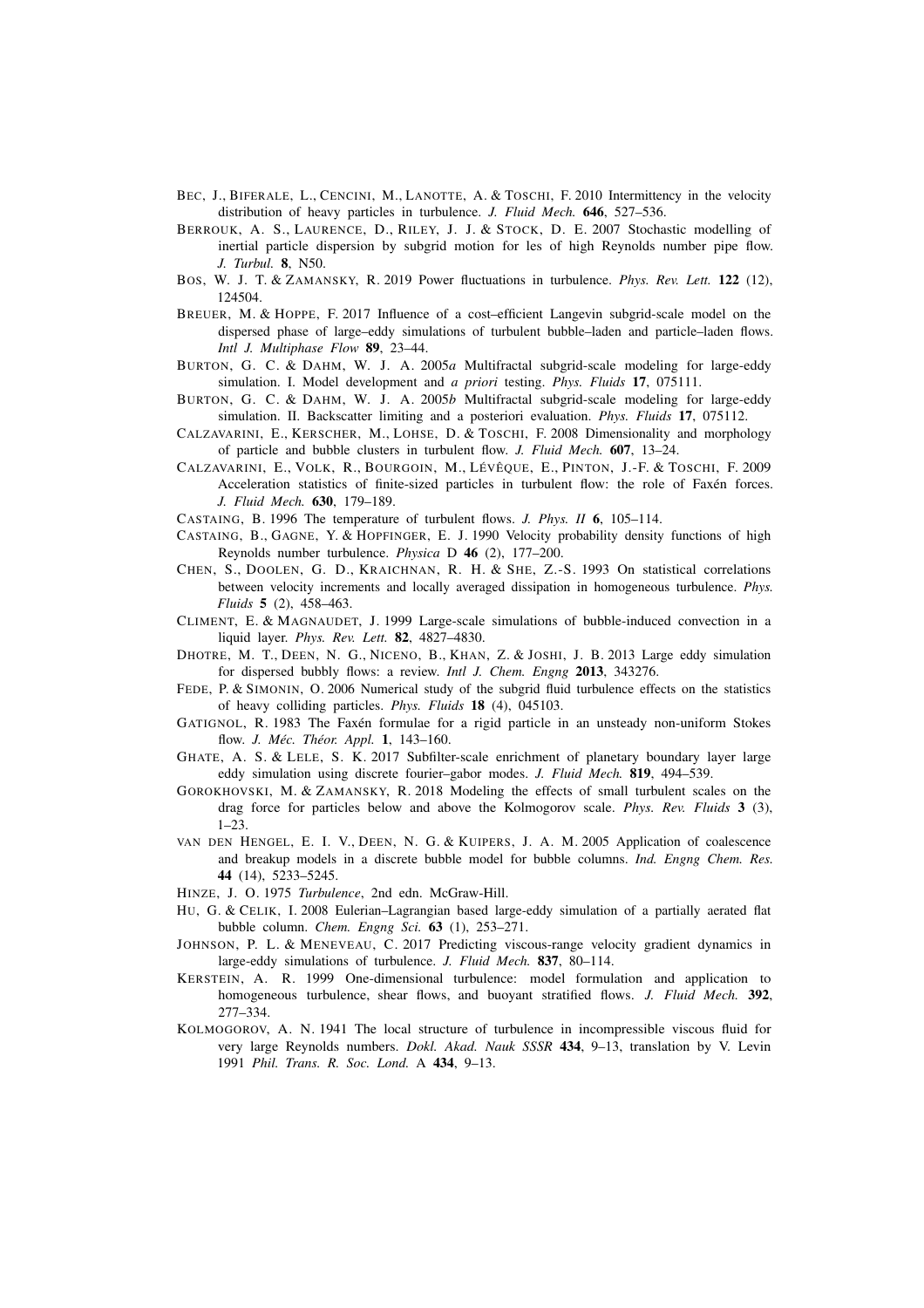- KOLMOGOROV, A. N. 1962 A refinement of previous hypotheses concerning the local structure of turbulence in a viscous incompressible fluid at high Reynolds number. *J. Fluid Mech.* 13, 82–85.
- LALESCU, C. C. & WILCZEK, M. 2018 Acceleration statistics of tracer particles in filtered turbulent fields. *J. Fluid Mech.* 847, R2.
- LANOTTE, A., CALZAVARINI, E., TOSCHI, F., BEC, J., BIFERALE, L. & CENCINI, M. 2011 Heavy particles in turbulent flows. International CFD Database, RM-2007-GRAD-2048.St0. iCFDdatabase.
- LEGENDRE, D. & MAGNAUDET, J. 1997 A note on the lift force on a spherical bubble or drop in a low-Reynolds-number shear flow. *Phys. Fluids* 9 (11), 3572–3574.
- LEGENDRE, D. & MAGNAUDET, J. 1998 The lift force on a spherical bubble in a viscous linear shear flow. *J. Fluid Mech.* 368, 81–126.
- LOISY, A. & NASO, A. 2017 Interaction between a large buoyant bubble and turbulence. *Phys. Rev. Fluids* 2, 014606.
- LUKASSEN, L. J. & WILCZEK, M. 2017 Lagrangian intermittency based on an ensemble of Gaussian velocity time series. In *Progress in Turbulence VII* (ed. R. Örlü, A. Talamelli, M. Oberlack & J. Peinke), pp. 23–29. Springer International Publishing.
- MAGNAUDET, J. & EAMES, I. 2000 The motion of high-Reynolds-number bubbles in inhomogeneous flows. *Annu. Rev. Fluid Mech.* 32, 659–708.
- MATHAI, V., CALZAVARINI, E., BRONS, J., SUN, C. & LOHSE, D. 2016 Microbubbles and microparticles are not faithful tracers of turbulent acceleration. *Phys. Rev. Lett.* 117, 024501.
- MAXEY, M. R. & RILEY, J. J. 1983 Equation of motion for a small rigid sphere in a nonuniform flow. *Phys. Fluids* 26 (4), 883–889.
- MAZZITELLI, I. M. & LOHSE, D. 2004 Lagrangian statistics for fluid particles and bubbles in turbulence. *New J. Phys.* 6 (1), 203.
- MAZZITELLI, I. M., LOHSE, D. & TOSCHI, F. 2003 On the relevance of the lift force in bubbly turbulence. *J. Fluid Mech.* 488, 283–313.
- MENEVEAU, C. & KATZ, J. 2000 Scale-invariance and turbulence models for large-eddy simulation. *Annu. Rev. Fluid Mech.* 32, 1–32.
- MINIER, J.-P., CHIBBARO, S. & POPE, S. B. 2014 Guidelines for the formulation of Llagrangian stochastic models for particle simulations of single-phase and dispersed two-phase turbulent flows. *Phys. Fluids* 26, 113303.
- MORDANT, N., CRAWFORD, A. M. & BODENSCHATZ, E. 2004 Three-dimensional structure of the Lagrangian acceleration in turbulent flows. *Phys. Rev. Lett.* 93 (21), 214501.
- MORDANT, N., METZ, P. & MICHEL, O. 2001 Measurement of Lagrangian velocity in fully developed turbulence. *Phys. Rev. Lett.* 21, 214501.
- PARK, G. I., BASSENNE, M., URZAY, J. & MOIN, P. 2017 A simple dynamic subgrid-scale model for les of particle-laden turbulence. *Phys. Rev. Fluids* 2 (4), 044301.
- PEREIRA, R. M., MORICONI, L. & CHEVILLARD, L. 2018 A multifractal model for the velocity gradient dynamics in turbulent flows. *J. Fluid Mech.* 839, 430–467.
- POPE, S. B. 1990 Lagrangian microscales in turbulence. *Phil. Trans. R. Soc. Lond.* A 333 (1631), 309–319.
- POPE, S. B. & CHEN, Y. L. 1990 The velocity-dissipation probability density function model for turbulent flows. *Phys. Fluids* 2 (8), 1437–1449.
- POZORSKI, J. & APTE, S. V. 2009 Filtered particle tracking in isotropic turbulence and stochastic modeling of subgrid-scale dispersion. *Intl J. Multiphase Flow* 35 (2), 118–128.
- PRAKASH, V. N. 2013 Light particles in turbulence. PhD thesis, University of Twente, Enschede.
- PRAKASH, V. N., TAGAWA, Y., CALZAVARINI, E., MERCADO, J. M., TOSCHI, F., LOHSE, D. & SUN, C. 2012 How gravity and size affect the acceleration statistics of bubbles in turbulence. *New J. Phys.* 14 (10), 105017.
- SABELNIKOV, V., BARGE, A. & GOROKHOVSKI, M. 2019 Stochastic modeling of fluid acceleration on residual scales and dynamics of suspended inertial particles in turbulence. *Phys. Rev. Fluids* 4 (4), 044301.